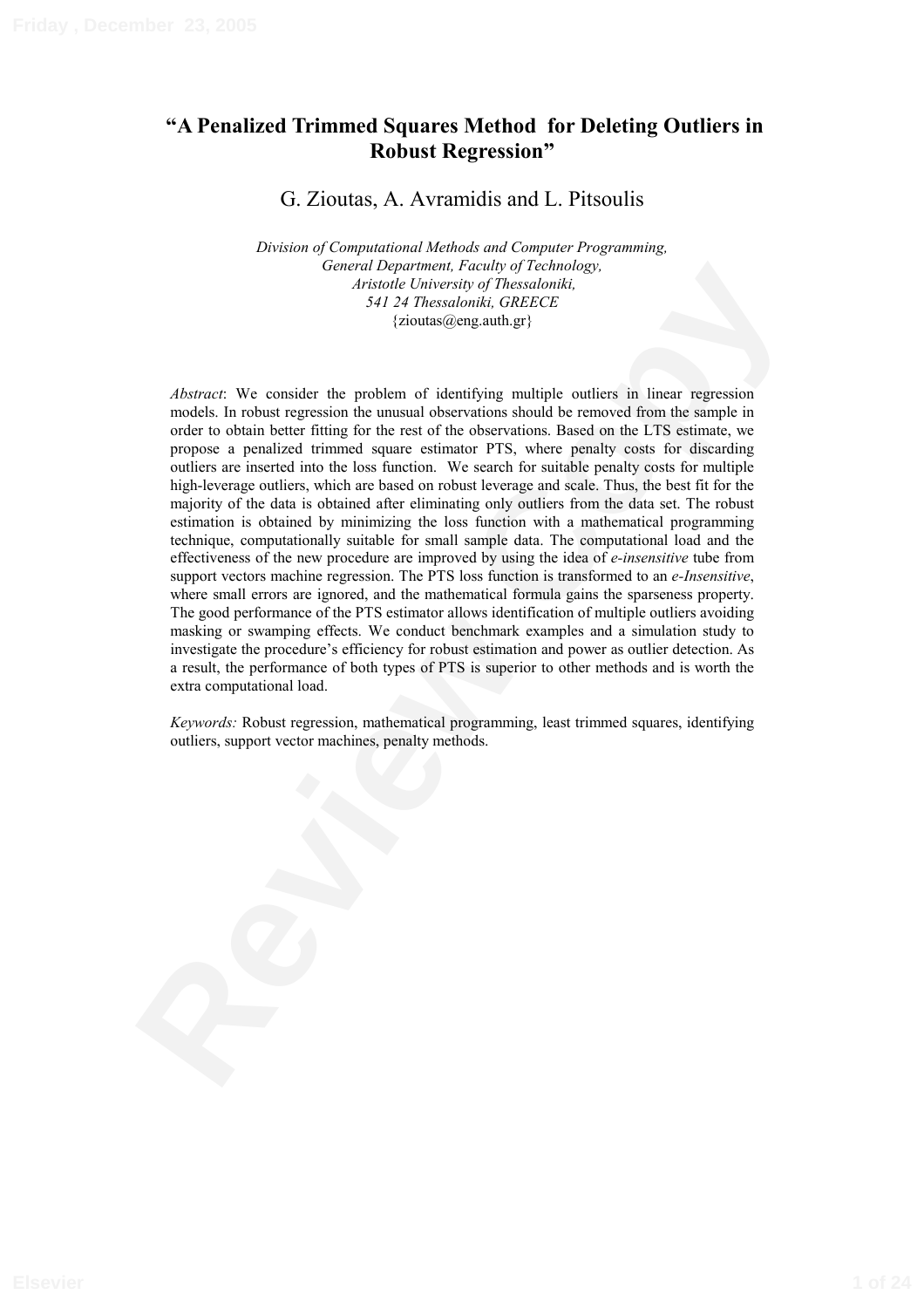### **1. Introduction**

Linear regression models are commonly used to analyze data from many fields of study. These data often contain outliers and influential observations. It is important to identify these observations and bound their influence or eliminate from the data set. If the data are contaminated with a single or few outliers the problem of identifying such observations is not difficult. However, in most cases data sets contain more outliers or a group of influential observations and the problem of identifying such cases becomes more difficult, due to masking and swamping effects.

The approaches to outlier identification separated into two categories: direct approaches and indirect approaches using residuals from the robust fit.

Among famous direct approaches, Hadi and Simonoff (1993) presented a procedure where it is attempted to separate the data into a set of "clean" data points (of size  $h=(n+p-1)/2$ ) and a set of points that contain the potential outliers. The potential outliers are then tested to see how extreme they are relative to the clean subset, using an appropriate diagnostic measure like the adjusted residual, or Cook distance. According to Pena and Yohai (1995) the success of the procedure is based on the initial clean subset of data. The procedure works well for low-leverage outliers but may fail when the sample contains a set of several high-leverage outliers.

The approaches to outlier identification separate into two categories dreed approaches and a<br>induced approaches soing residuals found te robas fit.<br>Among famous direct approaches and saturated approaches plating and Simon Atkison (1994) proposed an identification method of multiple outliers by using a simple forward search starting from initial random subsets. The procedure requires again that at least one of the subsets does not contain high-leverage outliers. Pena and Yohai (1999) proposed a successful fast procedure for detecting group of outliers in many situations, where due to masking effects the usual diagnostics procedures fail. However, they do not claim that their proposal keeps breakdown point of the original estimates. Their procedure has two stages; in the first stage high-leverage points eliminated from the data set irrespective of bad or good leverage points, therefore is susceptible to swamping effects and some effectiveness may be lost. Although in the second stage the efficiency is improved by testing again the potential outliers, some precision may be lost from the first stage. Generally, the key to the success of the above procedures is to obtain a clean initial subset of data.

An indirect approach to outlier identification is through a robust regression estimate. If a robust estimate is relatively unaffected from outliers, then the residuals from the robust fit should be used to flag the outliers.

The generalized M estimators (GM estimators), such as the proposals of Mallows (1975), Hampel (1978), Krasker and Welsch (1982), and other robust estimators were intended to protect the estimator against to response outliers and outlying values of **x**. In particular, they have influence functions bounded in both **x** and *y*. Unfortunately these bounded influence estimators have small break-down point.

The low break down-point of the GM estimators is a deficiency. Several high break-down point estimators, known as HBP, are based on minimizing a more robust scale estimate than sum of squared residuals, but is well known that lose efficiency Among them is the least median of squares estimator (LMS) off Rousseeuw (1984), which minimizes the median of the squared residuals. Rousseeuw and Leroy (1987) proposed an alternative way to overcome the inefficiency of LMS by flagging points deemed somewhat outlying by LMS, and then performing OLS regression on the clean data set. An alternative estimator that preserves high breakdown is the least trimmed squares LTS of Rousseeuw and Leroy (1987), which minimizes the sum of the  $h(h=[(n+p-1)/2])$  smallest squared residuals.

Some better proposals obtain high break down points and simultaneously improve the efficiency of the HBP estimators. Among them are the S estimators of Rousseeuw and Yohai (1984), the MM estimators of Yohai (1987) and Yohai and Zamar (1988), which combine good asymptotic efficiency under the normal linear model with HBP. These estimators, uses a less efficient high-breakdown method as an initial estimate, and then uses an M estimation strategy based on the redescending  $\psi$ function. Although they have achieved good asymptotic properties, may have low finite-sample efficiencies if the design contains high leverage points. Morgenthaler (1989) and Stefanski (1991) argue that no estimator with a break down point greater than 1/n can have high finite-sample efficiency in the presence of extreme leverage points.

In order to obtain simultaneously bounded influence, high break down and efficient regression estimators, Coakley and Hettmansperger (1993), Simpson, Ruppert, and Carroll (1992) proposed the one step GM estimates starting with high break down initial estimator and using the Schweppe schema with Mallows weights.

All these improvements to LTS achieve high break down-point, improve the efficiency and have the bounded influence property. However, these estimators are based mainly on the initial LTS regression coefficient value. In practice, their performance depends heavily on the precision of the initial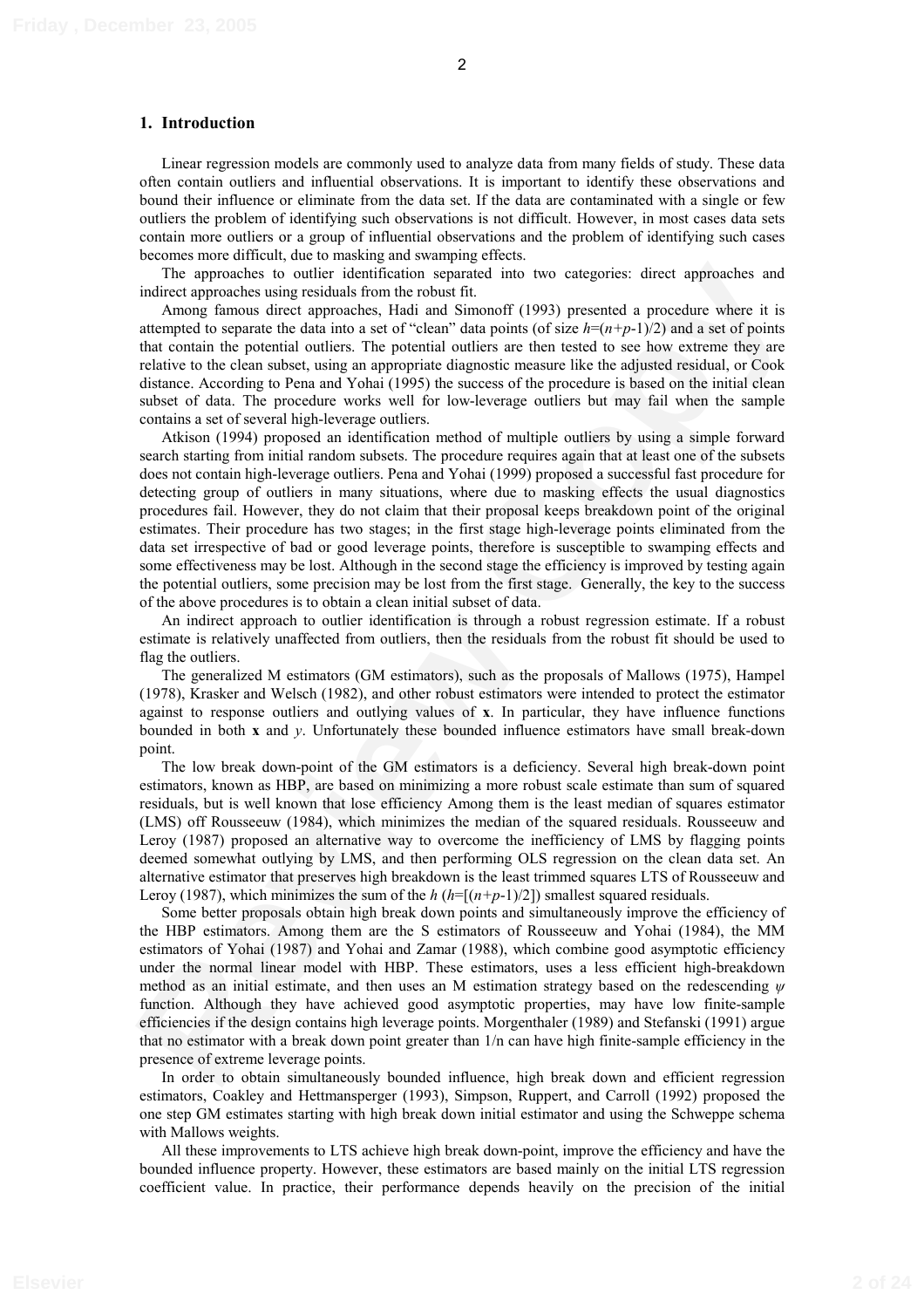Gentleman and Wilk (1975) defined the *K* most likely outliers as the subset of *K* observations that produces the largest reduction in the residual sum squares when deleted. Unfortunately, this method requires knowledge of *K*, which is typically unknown.

In this article we propose a different approach (penalized trimmed squares), which does not require presetting the number  $(K \text{ or } h)$  of outliers to delete from the data set. The new estimator PTS is defined by minimizing a convex objective function (*loss function*), which is the sum of square residuals and penalty costs for discarding bad observations. The robust estimate is obtained by the unique optimum solution of the convex mathematical formula called QMIP.

The PTS estimator is very sensitive to the penalties defined a priory. In fact, these penalty costs are a function of the robust scale  $\sigma$  and leverage of the design points provided by the LTS and minimum covariance determinant MCD of Rousseeuw and Van Driessen (1999). In particular, these penalties in the loss function regulate the robustness and the efficiency of the estimator.

The main purpose of the presented paper is first to construct a regression estimator that has high break down point combined with good efficiency. For this purpose appropriate penalties for highleverage observations are developed so as to unmask the multiple outliers and delete bad high-leverage outliers whereas keeping most of good high-leverage points in the data sample.

penaly costs for disserting that observations. The robust estimate is obtained by the unique opernum<br>solution of file convex malternational formula called QMIP.<br>
The PTS summarized is the absorption to the penaline added Second, to improve the computation time by bringing together the PTS loss function and the idea of *e-insensitive* loss function from support vector machine, Vapnick (1998). The support vectors have the advantage to reduce the complexity, as usually not all observations but only the support vectors contribute to the predictions, Christmann (2004). Residuals within interval (-*e, e*) ignored in the loss function, and those points outside the so-called e-tube define the regression line. The mathematical programming formula gains the sparseness property and as a result the computation time is reduced. Besides, the effectiveness of the robust regression method is improved, since noisy training data are ignored. For the support vector machine Christmann and Steinwart (2004), Suykens et al. (2002) have emphasized among other properties and the advantage of being robust.

Both of the new estimators PTS and *e-insensitive* PTS have shown robustness against all type of outliers reasonable high break-down point and well efficiency. The PTS formula has the advantage to remove the outliers and it suffers less from masking or swamping effects. Generally, the proposed estimator has the ability to handle a group of outliers. This is shown by means of Examples and Monte Carlo Study. For small or moderate datasets and when the computation time is not a problem, we recommend either PTS or *e-insensitive* PTS procedure.

In section 2, the PTS method is described, we present the penalty loss function and the PTS estimator is defined. In section 3, a mathematical programming formula QMIP is developed for minimizing the penalty loss function and obtaining the PTS estimate. In section 4, we describe the *einsensitive* PTS procedure. The performance of the new estimators is tested with benchmark examples in section 5. The features of PTS and IPTS estimators are illustrated with a Monte-Carlo simulation study in section 6. Finally, conclusions, future research and computational issues are addressed in section 7.

#### *1.1. Notation*

We consider the linear regression model with *p* independent variables

$$
\mathbf{y} = \mathbf{X}^{\mathrm{T}} \boldsymbol{\beta} + \mathbf{u} \,, \tag{1.1}
$$

where **y** is the  $n \times 1$  vector of the response variable  $y=(y_1, y_2, ..., y_n)^T$ , **X** is a full rank  $n \times p$  matrix of the  $p \times 1$  vectors of explanatory variables,  $\mathbf{x}_i = (x_{i,1}, x_{i,2},...,x_{i,p})$ , for  $i=1, 2, ..., n$ ,  $\beta$  is a  $p \times 1$  vector of unknown parameters  $\beta = (\beta_1, \beta_2, ..., \beta_p)^T$ , and **u** is a  $n \times 1$  vector  $\mathbf{u} = (u_1, u_2, ..., u_n)^T$  of random errors with expectation zero and variance  $\sigma^2$ . We observe a sample  $(y_i, x_{i,1}, x_{i,2}, ..., x_{i,p})$ , for i=1, 2, …, *n*, and we wish to construct a robust estimator in the sense that the influence of any observation  $(x_i, y_i)$  on the sample estimator is bounded.

The least squares estimate of  $\beta$  is given by

$$
\hat{\boldsymbol{\beta}} = (\mathbf{X}^T \mathbf{X})^{-1} \mathbf{X}^T \mathbf{y}
$$

and let  $\hat{\mathbf{y}} = (\hat{y}_1, \hat{y}_2, ..., \hat{y}_n)^T$  be the vector of fitted values given by

$$
\hat{\mathbf{y}} = \mathbf{X}\hat{\boldsymbol{\beta}} = \mathbf{H}\mathbf{y}
$$

where  $H = X(X^T X)^{-1} X^T$  is the Hat matrix and  $\hat{u} = (\hat{u}_1, \hat{u}_2, ..., \hat{u}_n)^T$  is the vector of least squares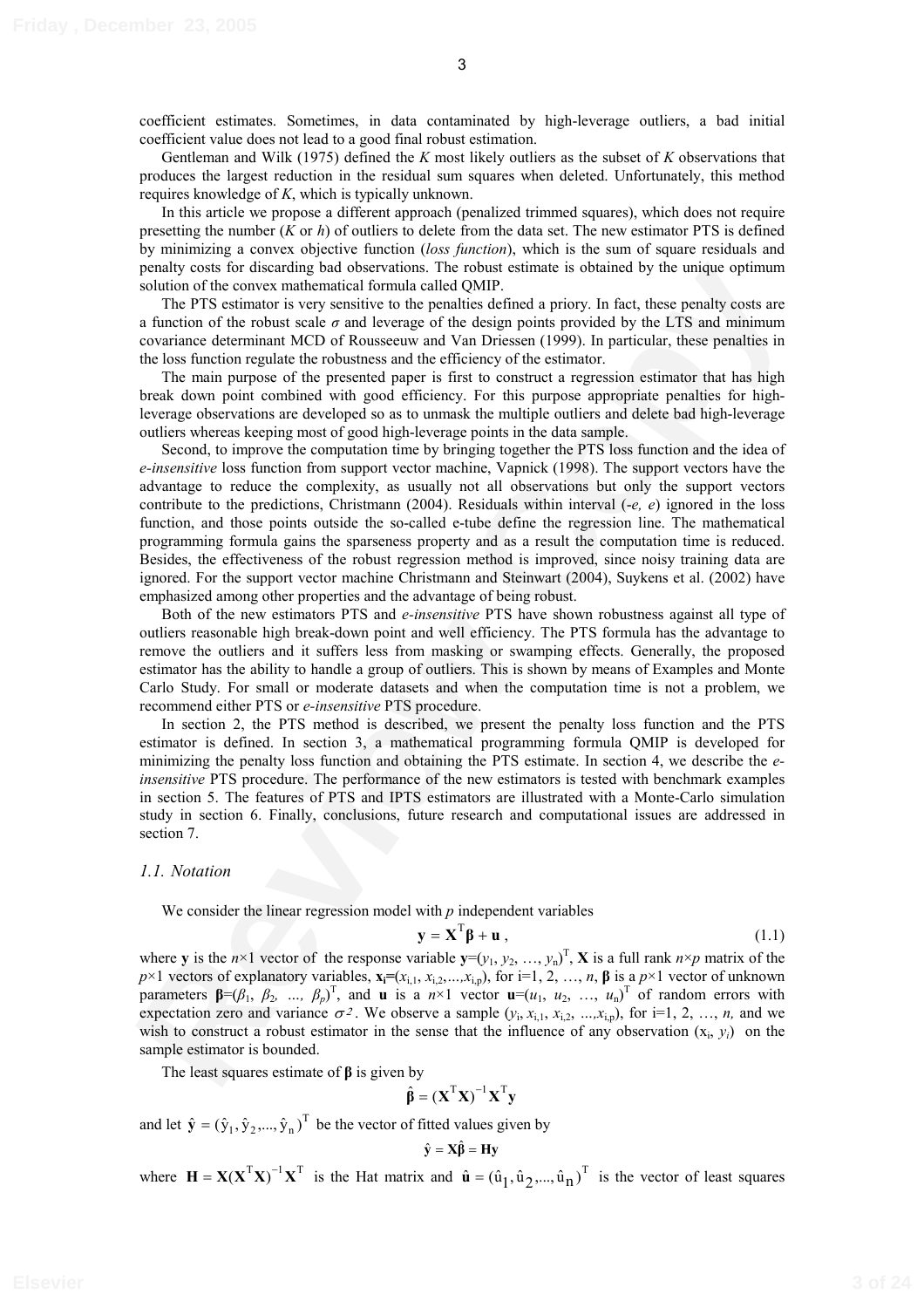4

residuals given by

$$
\hat{\mathbf{u}} = \mathbf{y} - \mathbf{X}\hat{\boldsymbol{\beta}} = (\mathbf{I} - \mathbf{H})\mathbf{y}
$$

The residual mean square is given by  $\hat{\sigma}^2 = \text{SSE}/(n-p)$ , where  $\text{SSE} = \hat{\mathbf{u}}^T \hat{\mathbf{u}}$  is the residual sum of squares**.**

The reduction of the residual sum squares due to the deletion of an observation *i* is

SSE – SSE<sub>(i)</sub> = 
$$
\frac{u_i^2}{1 - h_i}
$$
 (1.2)

where  $h_i$  ( $0 \leq h_i \leq 1$ ) measure the leverage of the corresponding observation and is the diagonal elements of the hat matrix H,

$$
h_{i} = \mathbf{x}_{i}^{T} (\mathbf{X}^{T} \mathbf{X})^{-1} \mathbf{x}_{i}
$$
 (1.3)

It is obvious from (1.2) that deletion of high leverage point (large *h*i) leads to reduction of SSE greater than  $u_i^2$ . As it has been suggested by Hadi and Simonoff (1993), Pena and Yohai (1999), and Atkison and Riani (2000), a transformation of residuals that has been useful for outlier diagnostics, is the adjusted residual, which is defined as

$$
\frac{u_i}{\sqrt{1-h_i}}\tag{1.4}
$$

#### **2. The Penalty Trimmed Squares Method**

As mentioned earlier, a general approach to outlier detection is the form of clean subset of the data that is presumably free of outliers, and then tests the outlying ness of the remaining points relative to the clean data. One way of finding the clean subset is to determine the subset of size *4*, the deletion of which produces the largest reduction in the residual sum of squares. This is essentially equivalent to finding the subset of size  $n-K$  with the minimum sum of squares.

where  $b_i$  (0- $k_i$ c)) measure the leverage of the corresponding observation and is the diagonal elements<br>of the tau matina II,<br>this dovious from (1.2) that delicion of high loverage point (large  $k_i$ ) leads to reduction o A problem with this approach is that the size *4* of the outlier subset is rarely known. In order to remove only the outliers in a robust regression, we proposed a new approach, where it is not required knowledge of the cardinality *4* of the subset of outliers. The basic idea is to insert fixed penalty costs into the loss function for possible deletion. Thus, observations that produce reduction larger than their penalty costs are deleted from the data set.

The penalty costs are defined a priory, in the following section the definition of the penalized trimmed square estimator PTS is formalized and suitable penalties for multiple high-leverage outliers are searched.

#### *2.1. The objective function of PTS*

We consider that the proposed procedure is based on the LTS estimator. Rousseeuw and Leroy (1987), introduces the LTS which search to find the subset of the data of size *h*, yielding the smallest sum of the *h* squared residuals,

$$
\min_{\beta} \text{imize} \left[ S_h(\beta) = \sum_{i=1}^h (u_i^2) \right] \tag{2.1}
$$

where *h* is chosen a priori, to maximize the so called break-down point,  $h=(n+p-1)/2$ . The estimator has high break down point but loses efficiency, since *n-h* observations have to be removed from the sample even they are not outliers.

In order to remove only the outliers in a robust regression, the basic idea is to define as most likely outliers the subset of the observations that produces significant reduction in the residual sum of squares when deleted. Penalty costs are inserted into the objective function  $(2.1)$  in order to delete only those observations, which cause significant reduction.

The proposed PTS estimator minimizes the total sum, the sum of the *h* (*h* is not given a priory) square residuals in the clean data and the sum of the penalties for deleting the rest *n-h* observations,

$$
\min_{\beta, h} \text{imize}[S_n(\beta) = S_h(\beta) + S_{n-h}(\beta) = \sum_{i=1}^h (u_i^2) + \sum_{i=h+1}^n (c_i \sigma)^2]
$$
\n(2.2)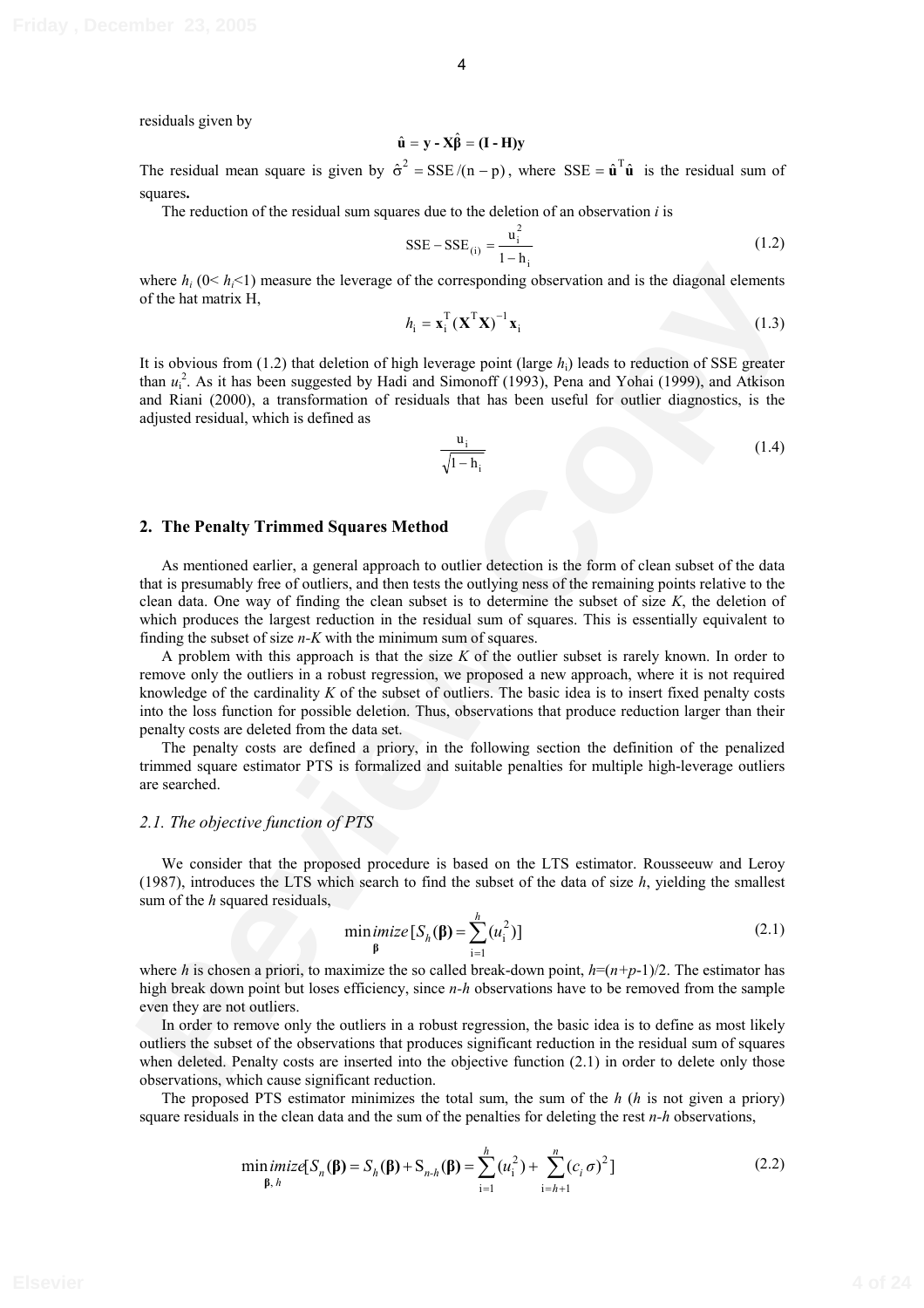where, the size *h* of the clean subset is unknown,  $\sigma$  is a robust residual scale taken from the LTS estimator and the value  $(c,\sigma)^2$  can be interpreted as a *penalty* cost for deleting the *i* observation, it is defined a priory. The PTS converges to LTS, by decreasing the penalty cost*.* For instance, asymptotically under Gaussian conditions, minimizing (2.2) with a small constant penalty cost, about  $c_i \approx 0.7$ , the solution of (2.2) leads to LTS estimator.

**Proposition 1.** If the PTS estimator for given constant penalty  $(c\sigma)^2$  leads to the solution ( $\beta$ , *h*)*,* then given *h* the LTS estimator yields the same estimate  $\beta$ .

*Proof:* The PTS is defined by minimizing  $S_h(\beta) + S_{n-h}(\beta)$ , which has a unique global optimum solution ( $\beta$  *h*). Thus, the sum  $S_h$  is the smallest and unique among all subsets with *h* observations, since the second sum  $S_{n-h}$  depends only on the number *n-h*. Given *h* from PTS, the LTS leads to the minimization of the sum of *h* square residuals  $S_h$ , therefore in both estimators  $S_h$  is the same sum.

As a consequence of Proposition 1, it can be considered that the PTS estimate is equivalent with the OLS applying on the subset of the clean data of size *h*, yielding the same sum squares *S*h.

# *2.2. The Loss Function and Definition of the PTS estimator*

**Proposition 1. If the PTS estimator (i) given constant penalty (cr)' heads to the solution (** $\beta$ **,** *b***), then<br>
<b>Revorf:** The ITS is defined by minimizing  $S_n(\beta) + S_{nA}(\beta)$ , which has a unique global optimum<br>
solution ( $\beta$ We referred on the deletion diagnostic methods, Riani and Atkison (2000), to examine the importance of individual observations to inference about the fit. From robust literature is known that an observation at a point of high leverage would often have a small least squares residual. However, if the observation is deleted and the model refitted to the *n*-1 observations, the resulting reduction in the sum squares errors will be large if the observation is a high-leverage outlier. The general principle of PTS estimator is to delete an observation if its reduction (1.2) is larger than the penalty cost,

$$
\frac{u_i^2}{1-h_i} > (c_i \sigma)^2.
$$

This leads to the conclusion that in the solution of the minimization problem (2.2) every residual in the clean data subset has an upper bound

$$
|u_i| < c_i \sigma \left(\sqrt{1 - h_i}\right). \tag{2.4}
$$

However, as the number of the observations to be deleted increases, there is a combinatorial explosion of the number of deleted subsets to be considered, which can lead to difficulties in interpretation. In the proposed approach many potential outliers considered at once without using the exact expression of multiple deletion diagnostics.

Finally, the proposed estimator PTS can be defined equivalently by solving the problem

$$
\underset{\beta}{\text{minimize}} \quad \sum_{i=1}^{n} \rho_{c_i \sigma}(u_i) \tag{2.5}
$$

where  $\rho_{c,\sigma}$  is the loss function defined as follows

$$
\rho_{c_i \sigma}(u_i) = \begin{cases}\nu_i^2 & \text{for} \quad u_i < c_i \sigma \sqrt{1 - h_i} \\
(c_i \sigma)^2 & \text{for} \quad u_i \ge c_i \sigma \sqrt{1 - h_i}\n\end{cases} \tag{2.6}
$$

The proposed loss function as it is shown in (2.6) is simple, for large residual  $u_i$  ( $u_i \ge c_i \sigma$ ) the sum square residuals is less rapidly increasing, since the square residual  $u_i^2$  is reduced to the fixed value  $(c_i \sigma)^2$ . An interpretation of this is that the observation  $(x_i, y_i)$  does not influence further the regression fitting and can be considered as a deleted one.

It is emphasized for the loss function (2.5), that the upper bound of the residuals corresponding to high-leverage points is reduced significantly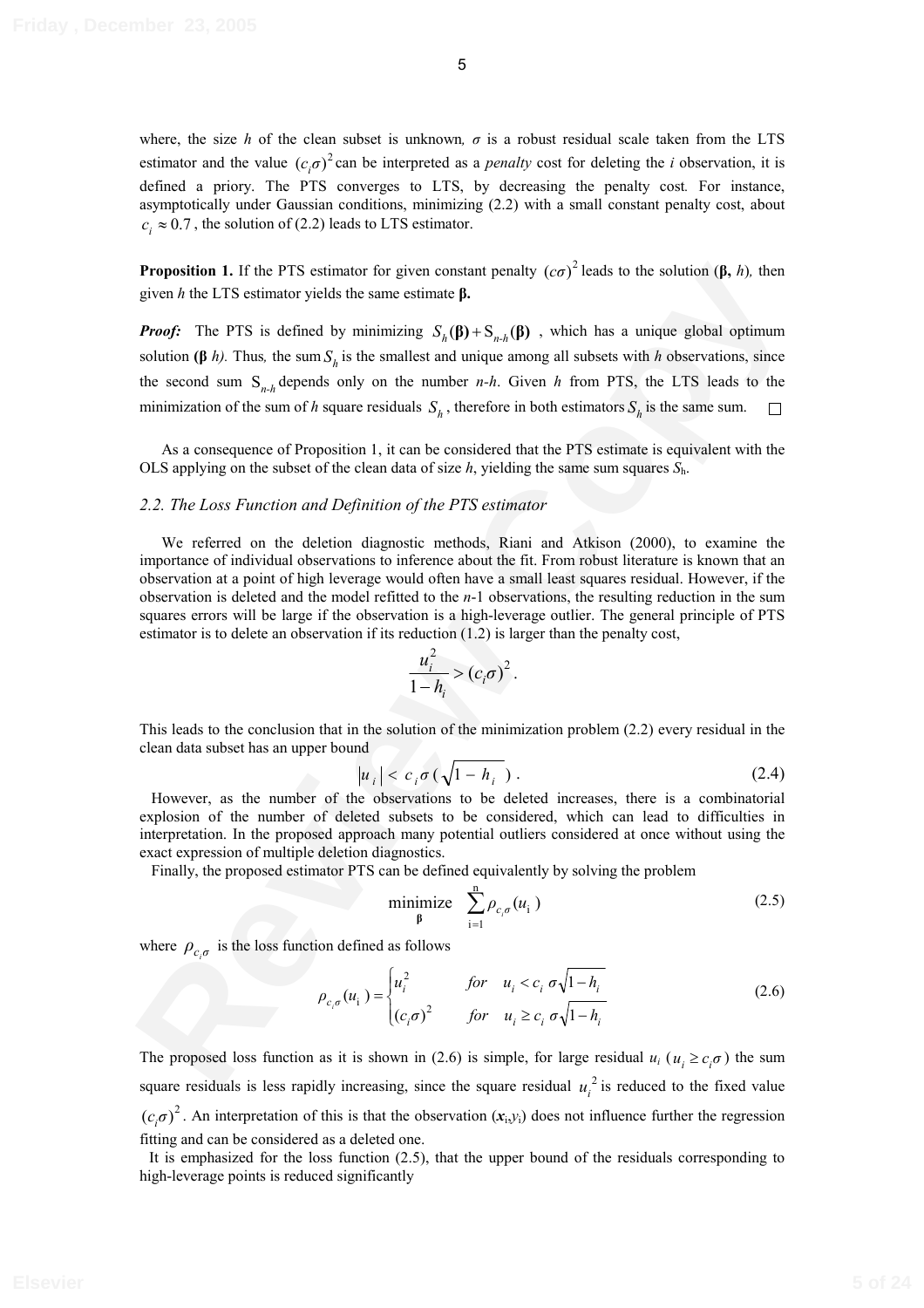$$
|u_i| < cw_i \sigma \sqrt{1 - h_i} \quad , \tag{2.7}
$$

where  $c_i = cw_i$ , and  $w_i$  is a function of robust leverage for down-weighting the penalty cost In the next paragraph We propose suitable weights *wi* for the high-leverage points in order to eliminate the distortion of the masking problem.

Obviously, the penalty cost  $(c_i \sigma)^2$  controls the robustness and efficiency of the estimator (2.5), and therefore a suitable penalty has to be searched.

#### *2.3. The masking problem and choice of penalty cost*

Without loss of generality, consider that the penalty cost in the PTS loss function is constant for each observation point,  $(c_i \sigma)^2 = (c\sigma)^2$ . Thus, solving the problem (2.5) low-leverage outliers will be deleted, due to their large residuals ( $u > c\sigma$ ) or equivalently their significant reduction in the sum squares is greater than the penalty cost  $(c\sigma)^2$ .

Similarly, for a single (or perhaps few) bad high-leverage outlier the leverage  $h_i$  is large, therefore its deletion will reduce the sum square residuals significantly due to  $u^2/(1-h_i)$ .

But, as is known the leverage value *hi* can be distorted by the presence of collection of points which individually have small leverage values but collectively forms a high leverage group. In a set of identical high-leverage outliers, Pena and Yohai (1995), showed that the individual leverage *hi* of each point might be small, whereas the final residual  $u_i$  may appear very close to 0. This implies that the reduction in the sum squares corresponding to these points may be very small, consequently, as the reduction is smaller than the cost,

$$
\frac{u_i^2}{1-h_i}<<\left(c\sigma\right)^2,
$$

each outlier of that group remains in the clean subset.

2.3. The masking problem and choice of penalty cost<br>in the TIS loss function is constant for each Without loss of generally, consider that the penalty cost of the Sole penalty consider that the penalty consider that the t Therefore, a masking problem arises, when a group of  $\kappa$  (identical) high-leverage outliers appear in the same direction (same predictor variable), and the estimator of solving (2.2) may fail to delete the high-leverage outliers. The difficulty arises from the fact that the leverage of each outlier in the group is masked. Even, deletion of the whole group will cause significant reduction in the sum squares, the most likely is to be smaller than the total penalty cost  $\kappa(c\sigma)^2$ . In case of a group of  $\kappa$  high-leverage outliers, the benefit of its deletion is like to delete one outlier, whereas the penalty cost is like to delete  $\kappa$ outliers. Therefore, there is need to reduce the penalty cost for the multiple high leverage points.

Most methods for multiple outlier detection Riani and Atkison (2000), Chatterjee and Hadi (1988), Hadi and Simonoff (1993), Pena and Yohai (1999), seek to divide the data into two parts, a larger "clean data" part and the outliers. The clean data are then used for the estimation of useful parameters. In the new procedure we follow similar principle, if the proper value of penalty cost for removing a high leverage outlier from the clean data set was known there would no be difficulty in detecting the bad group of high leverage outliers in the initial data set.

More specifically, suppose that  $h_i$  represents the leverage of each masked high-leverage outlier

$$
h_i = x_i^{\mathrm{T}} (\mathrm{X}^{\mathrm{T}} \mathrm{X})^{-1} x_i ,
$$

and  $h_i^*$  represents its leverage as it joins the subset of the *m* clean observations

$$
h_i^* = x_i^{\mathrm{T}} (X_{(m+1)}^{\mathrm{T}} X_{(m+1)})^{-1} x_i
$$
 (2.8)

where  $X_{(m+1)}$  is the  $(m+1)\times p$  matrix that contains the *m* clean data and the joint *i* outlier. The masked outlier in the original data set is a single high-leverage outlier as it joins the clean data set. Applying the proposed robust procedure (2.5) with fixed penalty  $(c\sigma)^2$ , probably the single high-leverage outlier will be deleted as it was developed before, since its final residual exceeds the upper bound

$$
|u_i| < c\left(\sqrt{1-h_i^*}\right)\sigma.
$$

Our intention is to obtain the same upper bound for the masked outlier in the initial data set. This can be done by applying the proposed loss function to the initial data set and modifying the basic penalty cost to

$$
\frac{1-h_i^*}{1-h_i}(c\sigma)^2
$$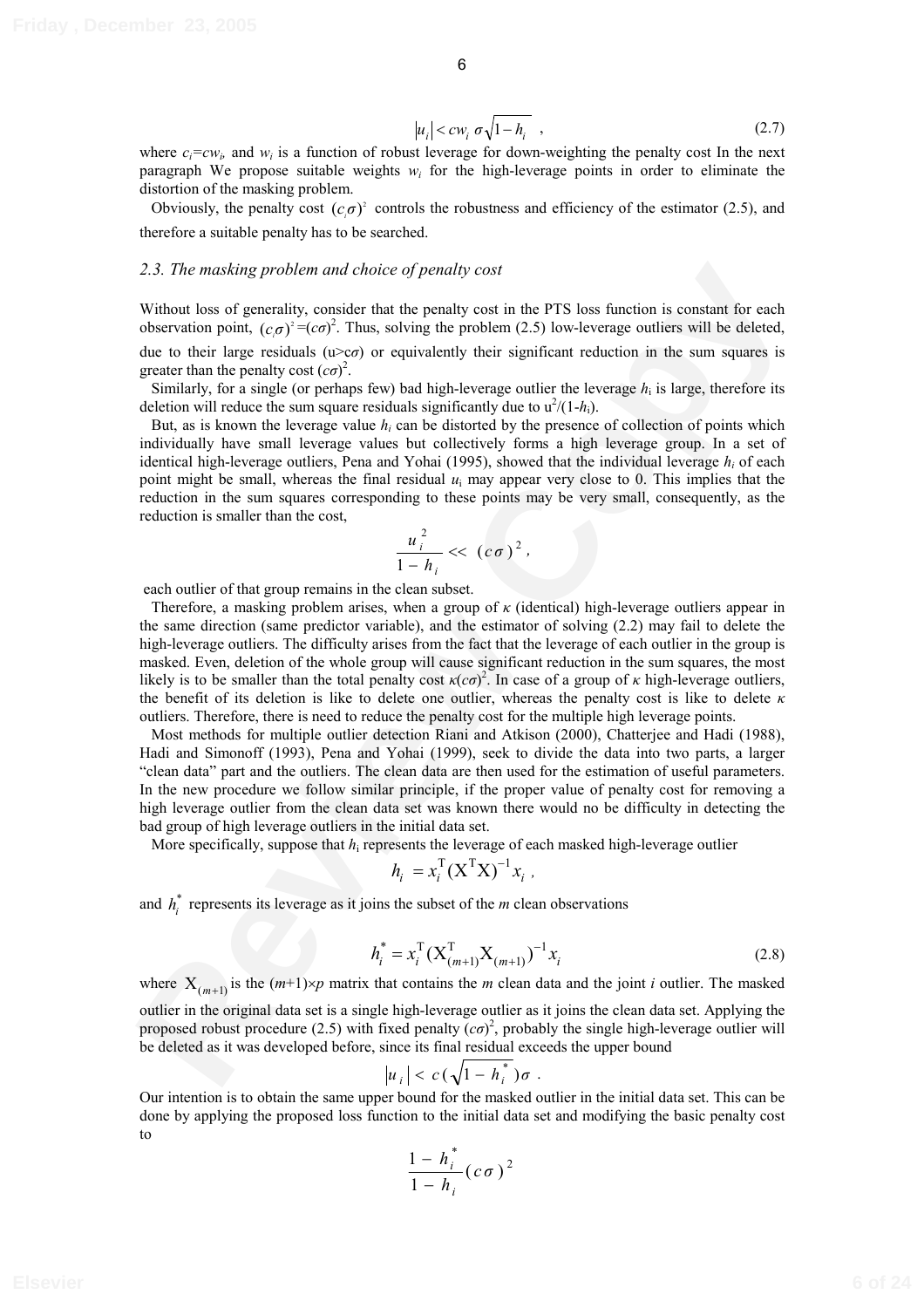weighting the penalty cost in the loss function with the weights  $w_i$ ,

$$
w_i = \frac{1 - h_i^*}{1 - h_i} \,. \tag{2.9}
$$

A priory estimation of  $h_i^*$  for each observation can be obtained from the clean data set resulted from the MCD procedure, Rousseeuw and Van Driessen (1999). Alternatively a useful estimation of \*  $h_i^*$  could be obtained by down-weighting the high-leverage points in the X matrix with Hampel-Mallows design-weights (1978), or Krasker-Welsch design-weights (1982), or Coakley and Hettmansperger design-weights (1993).

the WLD procedure, koniesedwe and Vata Cristics (1999). Natramitively 1 usefits and Natra Cristics (1992), or Coakiely and Natra Cristics (1992), or Coakiely and Natra Cristics (1992), or Coakiely and Mallows design-weigh In this study, the proposed design weights (2.9) have been obtained with any of the alternative  $h_i^*$ , and all of them work well. However, often in robust design procedures good high-leverage points removed from the clean data and as a consequence the value  $h_i^*$  is overestimated. As a result, in the PTS procedure good high-leverage points might be deleted from the data set, and efficiency will be reduced. In the following, we suggest lower bound for penalties derived from LTS.

As masking is especially produced by high-leverage observations, in the proposed procedure the lower penalties concern only high-leverage points. In any case, the penalties should not be lower than  $(c<sub>L</sub> \sigma)^2$ , where for this penalty cost the PTS converges to LTS, and no masking problem continue to exist.

Generally, the penalty cost is reduced reasonable for high-leverage points. Based on the above argument, the penalty cost of the loss function (2.5) is modified to

$$
(c_i \sigma)^2 = \max[(c_L \sigma)^2, (cw_i \sigma)^2].
$$
 (2.10)

We have found that  $c_L$ =1.35 and  $c=3$  works well and these values have been used in the simulation and examples.

The lower bound in (2.10) yields a desirable property; good high leverage points remain in the clean data set if their *y* values fit well the pattern of data and their residual is smaller than  $1.35\sigma\sqrt{1-h_i^*}$ . Therefore, the lower bound of the penalty cost is very important for identifying the good leverage points and removing the swamping problem.

## *2.4. Properties of PTS*

The good robust properties for the PTS estimator are based on the penalty cost  $(c_i \sigma)^2$  for deleting an outlier. Since, the proposed penalty (2.10) depends on the robust design matrix and robust residual scale, the yielded estimator inherits:

- *Robustness*, because, the penalty cost is discounted (down-weighted) for high-leverage points, their influence is bounded due to (2.7), and the masking problem is eliminated.
- *Efficiency*, because, the proposed robust procedure discards only catastrophic observations, since there is penalty  $(c_i \sigma)^2$  for each deletion. High leverage point (**x**-outlier) is not deleted if

its final residual is smaller than  $c_i \sigma$ . Besides, it is obtained the best model fit to the clean data points.

• *High Break-Down Point,* because, PTS estimator takes high break-down estimate for residual scale  $\sigma$  and design weights  $w(x_i)$ , from the LTS and MCD procedure.

We do not claim that our proposed PTS keeps the 50% break-down point of the original LTS. However, the proposed approach succeeds in detecting groups of outliers in many situations where, due to masking effect, the usual diagnostic procedures and robust estimates fail. This is shown by means of a Monte Carlo study and benchmark examples, our procedure obtained high-break down point with reasonable well efficiency.

#### **3. Mathematical Programming Formulas**

Before presenting the mathematical formula for computing the PTS estimator, it would be convenient to describe briefly previous formulas for general robust procedure developed by Camarinopoulos and Zioutas (2002), Mangasarian and Musicant (2000), Zioutas (2004). The robust regression of Hubertype is formulated as a mathematical programming problem. The mathematical formula has a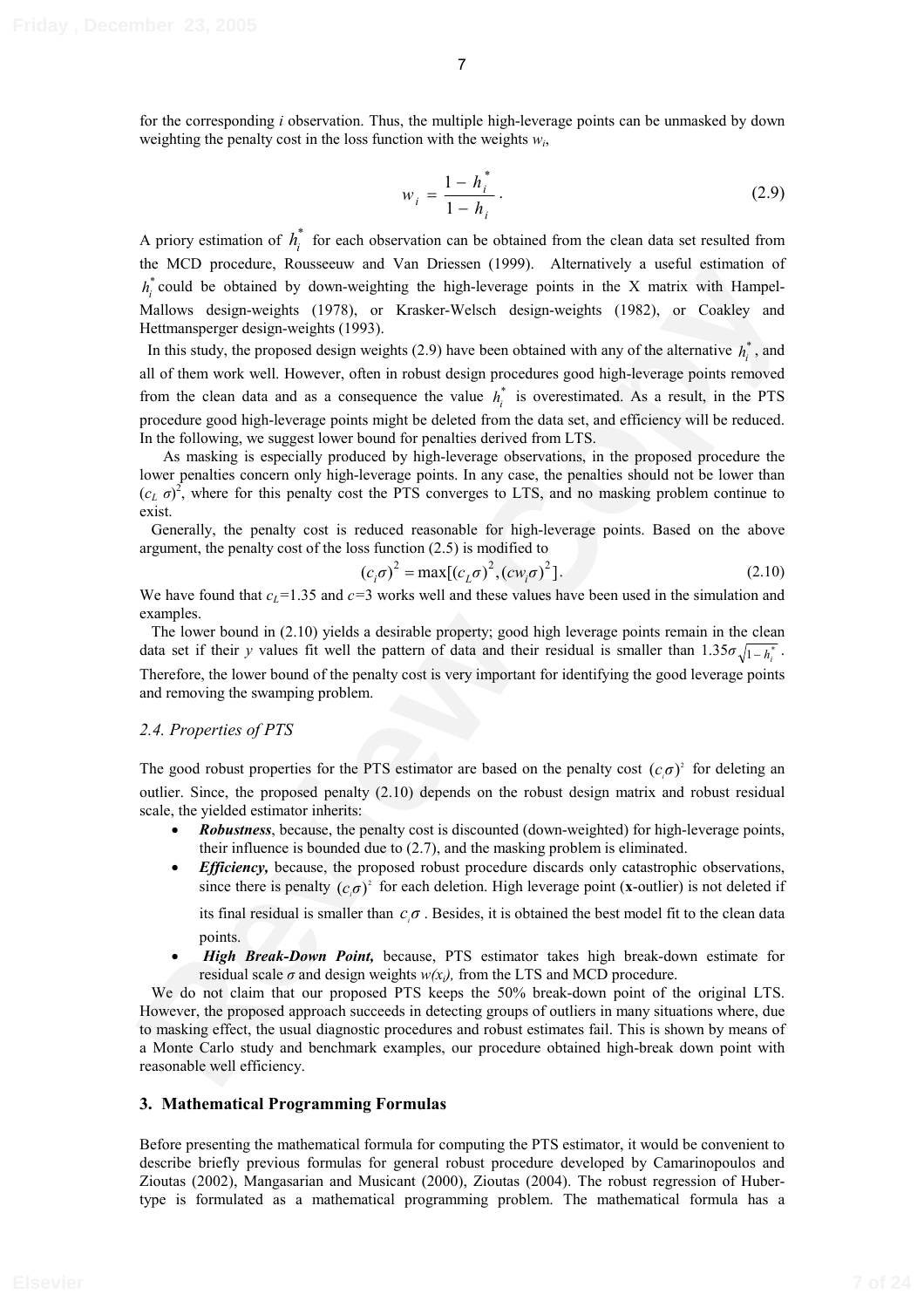continuous and convex objective function and the constraints form a closed convex set, Arthanari and Dodge (1993).

### *3.1. Quadratic Programming Formula for General Robust Procedure*

For given scale parameter  $\sigma$ , an M-estimator of Huber-type, Huber (1981), could be defined by minimizing the sum of less rapidly increasing functions of the residuals. If  $\varepsilon$  indicates the size of shorten big residuals  $u_i$  and  $2c_i \sigma \varepsilon_i$  can be considered as the penalty cost of pulling  $y_i$  towards its fitted value for a distance  $\varepsilon_i$ , the robust estimator could be defined by solving an equivalent problem,

$$
\underset{\beta, \varepsilon_i, u_i}{\text{minimize}} \sum_{i=1}^{n} (u_i^2 + 2c_i \sigma \varepsilon_i)
$$
\n(3.1)

*subject to constraints:* 

$$
\mathbf{x}_{i}^{\mathrm{T}} \boldsymbol{\beta}_{1} - \mathbf{x}_{i}^{\mathrm{T}} \boldsymbol{\beta}_{2} + u_{i} + \varepsilon_{i} \geq y_{i}
$$
\n
$$
\mathbf{x}_{i}^{\mathrm{T}} \boldsymbol{\beta}_{1} - \mathbf{x}_{i}^{\mathrm{T}} \boldsymbol{\beta}_{2} - u_{i} - \varepsilon_{i} \leq y_{i}
$$
\n
$$
\boldsymbol{\beta}_{1i}, \boldsymbol{\beta}_{2i}, u_{i}, \varepsilon_{i} \geq 0 \qquad \text{for} \quad i = 1, ..., n
$$

In this formula all *decision variables* are positive, these are:

- the unknown regression coefficients,  $\beta_1^T = (\beta_{11}, \dots, \beta_{1p}), \beta_2^T = (\beta_{21}, \dots, \beta_{2p}),$  therefore, an estimation of parameter  $\beta$  is obtained by solving (3.1) and setting  $\beta = \beta_1 - \beta_2$ ,
- the residuals  $u_i$ ,
- and the pulling distances  $\varepsilon$ .

The first two constraints describe geometrically the regression line for the cases of positive or negative residuals, since the decision variables are constrained to positive values in the mathematical programming formula.

shown to get them and the pulling distance could be defined by solving an equivalent problem,<br>
value for a distance  $z_i$ , the robast estimator could be defined by solving an equivalent problem,<br>
minimize  $\sum_{i=1}^{n} n_i^2 +$ The quadratic programming problem (3.1) has a continuous and convex objective function and the constraints form a closed convex set Arthanari and Dodge (1993), Mangasarian and Musicant (2000). Therefore, during the minimization process the simplex method searches the feasible solutions on the extreme points or corners of the convex region. The iterative method stops at the extreme point  $(\beta_1, \beta_2, \mathbf{u}, \mathbf{\varepsilon})$ , which is the unique global minimum, since the objective function is continuous and convex.

### *3.2. QMIP Formula for the PTS*

The new estimator PTS is defined from the solution of the problem (2.2) or (2.5). In order to minimize the penalty loss function in a robust regression, Zioutas and Avramidis (2005) proposed a quadratic mixed integer programming formula, called QMIP. Fixed penalty costs replace the Huber's pulling  $\cos 2c_i \sigma \varepsilon_i$  in the objective function. For the PTS estimator, the mathematical formula 3.1 is transformed to a quadratic mixed integer programming formula,

minimize 
$$
\sum_{\beta_1, \beta_2, u_i, s_i, \delta_i}^{n} (u_i^2 + \delta_i (c_i \sigma)^2)
$$
 (3.2)

*subject to constraints:* 

$$
\mathbf{x}_{i}^{\mathrm{T}} \boldsymbol{\beta}_{1} - \mathbf{x}_{i}^{\mathrm{T}} \boldsymbol{\beta}_{2} + u_{i} \geq y_{i} - \varepsilon_{i}
$$
\n
$$
\mathbf{x}_{i}^{\mathrm{T}} \boldsymbol{\beta}_{1} - \mathbf{x}_{i}^{\mathrm{T}} \boldsymbol{\beta}_{2} - u_{i} \leq y_{i} + \varepsilon_{i}
$$
\n
$$
\varepsilon_{i} \leq \delta_{i} M
$$
\n
$$
\delta_{i} : zero - one \ \text{variable}
$$
\n
$$
\boldsymbol{\beta}_{1i}, \boldsymbol{\beta}_{2i}, u_{i}, \varepsilon_{i} \geq 0 \qquad \text{for} \quad i = 1, ..., n
$$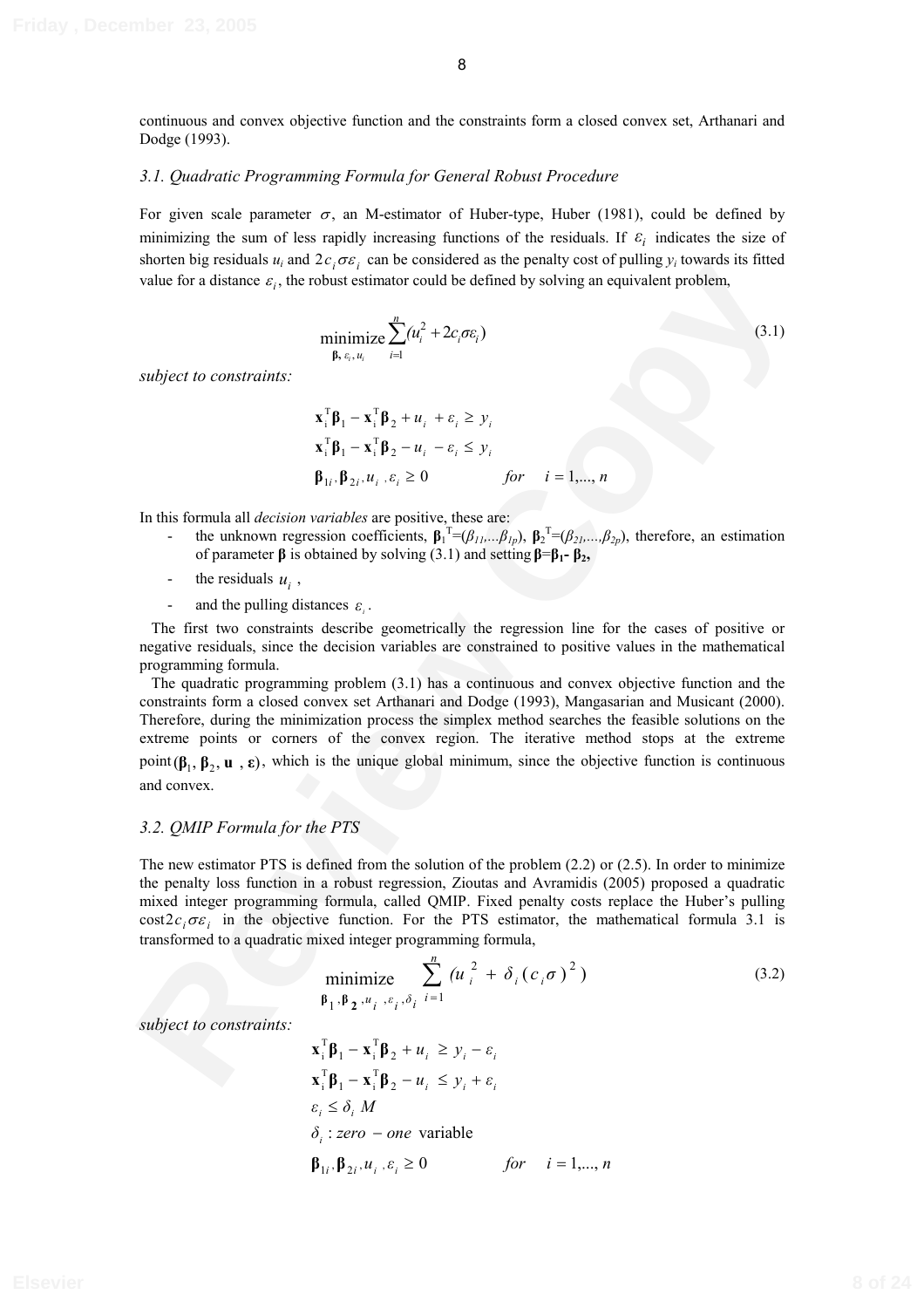where  $\delta_i$  is a *zero-one* decision variable, to indicate which observations must be deleted.

*For*  $\delta_i = 1$ , the point  $(x_i, y_i)$  is deleted, because the third constraint allows the pulling distance  $\varepsilon_i$  to take any value (upper limit  $M$ , the maximum regression residual u), therefore the  $y_i$  value is pulled towards the fitted value by a distance  $\varepsilon_i$ , so as the residual is reduced to zero,  $u_i = 0$ . In this case the objective

function increases by a fixed penalty cost  $(c_i \sigma)^2$ .

*For*  $\delta_i = 0$ , the third constraint restricts the pulling distance  $\varepsilon_i$  to zero, thus, the  $y_i$  value is not removed.

It is noted here, that this mathematical formula can be adapted for the LTS estimator, by removing the penalties from the objective function and constraining the sum of  $\delta$ , with *n*-*h*, which is the maximum number of deleting points in the LTS estimator.

The quadratic mixed integer programming formula (3.2) still it is convex, therefore, a unique global optimum solution can be obtained for the given data, which is an estimate of the PTS. The convexity and the unique optimum solution for the problem (3.2) are presented specifically in Appendix A.

pearance measure control and consistent in constraining the stame of  $\alpha$ , went  $n\pi a$ , when it is consistent that the standard initial consistent of the gradient consistent of the PIS - is equivalently consistent of the The solution of the QMIP formula, in the present work, is obtained by the Fort/QMIP algorithm, Mitra *et al* (2003). Computationally, the PTS estimation is suitable for small number of observations, n<100, otherwise it could be extremely intensive. In the next paragraph we propose an *e-insensitive* PTS procedure where the QMIP formula gains sparseness and it becomes computationally reasonable even for larger data sets.

#### **4. The** *e-Insensitive* **PTS Procedure**

The resulted estimator of this procedure is basically the PTS estimator ignoring the informations of observations which corresponds to small residuals, *ui<e,* see Fig. 1. This idea comes from Support Vector Machine Regression (SVMR), Vapnik (1998), in order to reduce complexity and gain possible even better rubstness properties, Cristmann (2004), Suykens et al. (2002).

The new IPTS estimate is obtained in a two phases method. The first phase is devoted for identifying outliers in the initial data set. A tube radius *e* is fitted to the original data set by minimizing the *einsensitive* PTS loss function. In the second phase we apply the OLS on the clean data set and the obtained estimate we call IPTS ( from e-*Insensitive* PTS).

Based on the IPTS estimation a further step could be done following the MM or S1S procedure to reconsider the deletion of possible good leverage outliers.

### *4.1. The e-Insensitive PTS Loss Function*

In order to improve the computational time we bring from the support vector machine the idea of the *einsensitive* tube or (sphere)

# *FIGURE 1. (Right here)*

Vapnik (1998) devised the so-called *e-insensitive* loss function,

$$
\left| y - f(x) \right|_e = \left| y - \mathbf{x}^{\mathrm{T}} \boldsymbol{\beta} \right|_e = \max \left| 0, y - \mathbf{x}^{\mathrm{T}} \boldsymbol{\beta} - \mathbf{e} \right|,
$$
 (4.1)

which does not penalize errors below some e>0. In *SV* regression, a desired accuracy *e* is specified a priori. It is then attempted to fit a tube with radius  $e$  to the data. At each point  $x_i$  it is allowed an error  $e$ , everything above *e* is captured (represents) in residual *ui*, which is penalized in the loss function. The case of choosing *e*=0 corresponds to OLS –regression.

Using the *e-insensitive* loss function, only the points outside the *e*-tube enter the stochastic term of the regression model, whereas the points close to actual regression have zero loss. Using the *einsensitive* loss function the resulted robust estimator gains resistance. Local movements of target values of points inside the *e*-tube do not influence the regression, Scholkopf and Smola (2002), Vapnik (1998).

When noise corrupts all the data, "close" points may be wrong due to noise only- noisy data can be fitted "too well" which leads to poor generalization on future data, Musicant and Mangasarian (2000). Regression line should be influenced by real data not noise, thus errors from these points should be ignored.

Smola and Scholkopf, (1998) suggested square form of the loss function (4.1). Similarly, we adapt the sv's idea to our approach modifying the *e-insensitive* loss function in a square form, and all the errors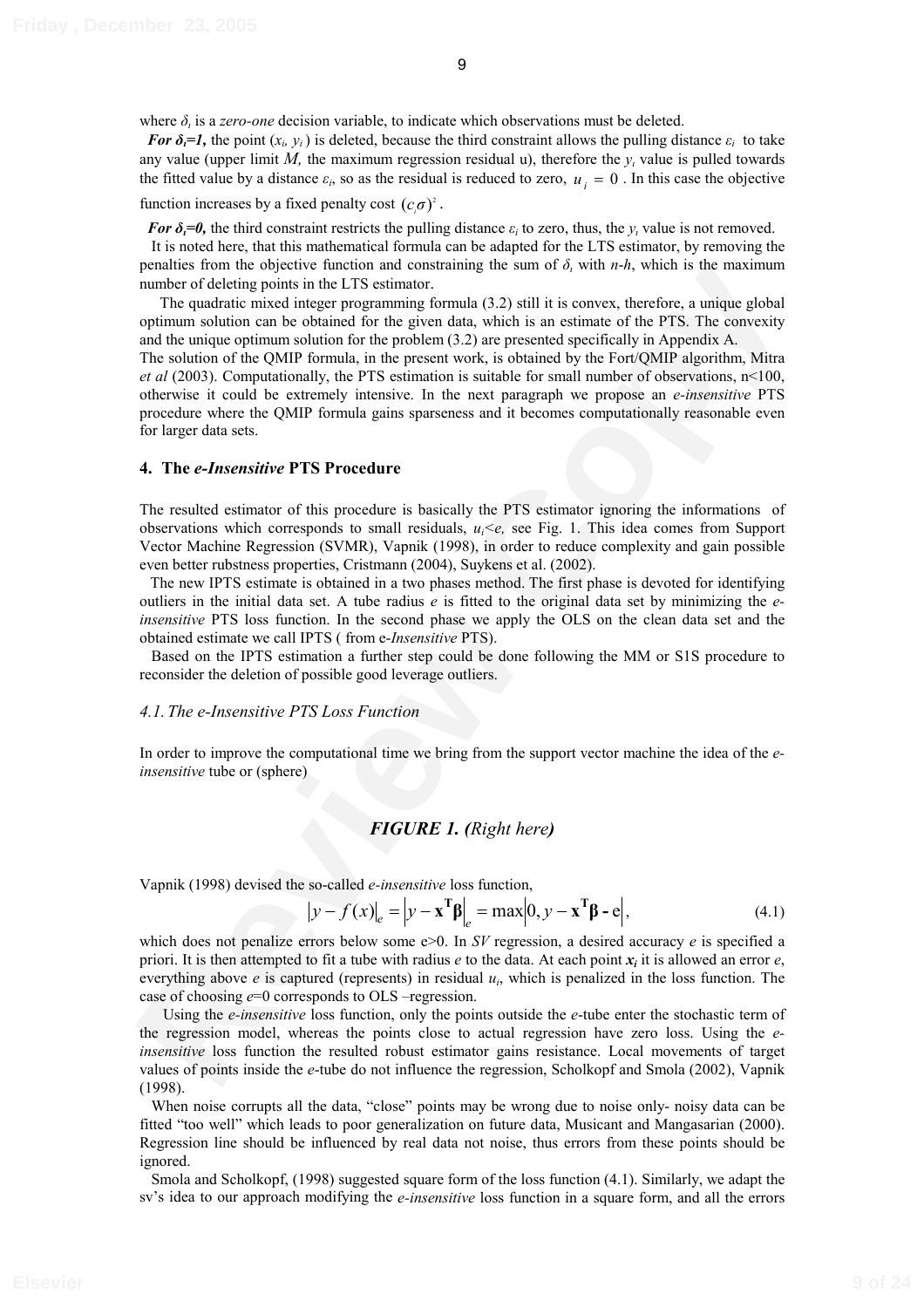below *e* are penalized with a constant value  $e^2$ . Thus, the proposed *e-insensitive* loss function is becoming

$$
(y - f(x))_e^2 = (y - x^T \beta)_e^2 = \max [e^2, (y - x^T \beta)^2].
$$
 (4.2)

Finally, the *e-Insensitive* PTS estimation is obtained by solving a modified problem of (2.5) and (2.6),

$$
\underset{\beta}{\text{minimize}} \quad \sum_{i=1}^{n} \rho_{e,c_i\sigma}(u_i^2) \tag{4.3}
$$

where  $\rho_{e,c,\sigma}$  is the loss function defined as follows:

$$
\rho_{e,c,\sigma}(u_i^2) = \begin{cases}\ne^2 & \text{for} \quad |u_i| \le e \\
u_i^2 & \text{for} \quad e < |u_i| < c_i \sigma \sqrt{1-h_i} \\
(c_i \sigma)^2 & \text{for} \quad |u_i| \ge c_i \sigma \sqrt{1-h_i}\n\end{cases} \tag{4.5}
$$

The main difference with the loss function (2.5) of the PTS estimator lies on the fact that small residuals are ignored with a fixed penalty cost  $e^2$ .

The accuracy parameter *e* controls the number of points outside the tube (called support vectors). We have to trade off a potential loss in prediction accuracy with gain of sparseness property and faster solutions. Under normal conditions a good efficiency could be obtained for  $e=0.6120\sigma$ , Scholkopf and Smola (2002).

**EVALUATE:** The loss function defined as follows:<br>  $\int_{0}^{R} \rho_{x,\sigma} g(x) dx$ , the loss function defined as follows:<br>  $\rho_{x,\sigma} g(x) = \begin{cases} e^{x} & \text{for } |x| \leq \epsilon \\ a^{2} & \text{for } \epsilon \leq k \end{cases}$ <br>  $\rho_{x,\sigma} g(x) = \begin{cases} e^{x} & \text{for } \epsilon \leq k \end{cases}$ <br>  $\left(c, \sigma$ As the objective of this stage is to obtain preliminary robust estimate, in our Monte Carlo study we have used  $e=\sigma$ . In general, for larger sample sizes we recommend increasing this constant for faster solution. But, there must remain enough data points outside the tube (support vectors) for a reasonable fitting of the tube in the data and consequently correct identification of the outliers. Of course, the number of support vectors is related and with the regression coefficient degree *p*, Steinwart (2002) gives lower asymptotical bounds on the number of support vectors, i.e., on the data points with nonvanishing coefficients, and investigates the asymptotic behavior. However, the value *e* for the *einsensitive PTS* is beyond the scope of this work and it remains an issue for further research.

#### *4.2. The QMIP Formula for the e-insensitive PTS Estimation*

The minimization of the loss function (4.3) is equivalent to the following constraint optimization problem

minimize 
$$
\sum_{\beta_1, \beta_2, u_i, \varepsilon_i, \delta_i}^{n} \sum_{i=1}^{n} (u_i^2 + \delta_i (c_i \sigma)^2)
$$
 (4.6)

*subject to:* 

$$
\mathbf{x}_{i}^{\mathrm{T}} \boldsymbol{\beta}_{1} - \mathbf{x}_{i}^{\mathrm{T}} \boldsymbol{\beta}_{2} + u_{i} \ge y_{i} - \varepsilon_{i}
$$
\n
$$
\mathbf{x}_{i}^{\mathrm{T}} \boldsymbol{\beta}_{1} - \mathbf{x}_{i}^{\mathrm{T}} \boldsymbol{\beta}_{2} - u_{i} \le y_{i} + \varepsilon_{i}
$$
\n
$$
u_{i} \ge e
$$
\n
$$
\varepsilon_{i} \le \delta_{i} M
$$
\n
$$
\delta_{i} : zero - one \ \text{variable}
$$
\n
$$
\boldsymbol{\beta}_{1i}, \boldsymbol{\beta}_{2i}, u_{i}, \varepsilon_{i} \ge 0 \qquad \text{for} \quad i = 1, ..., n
$$

Note that due to the third constraint any residual smaller than  $e$  penalizes the objective function with  $e^2$ .

A final note must be made regarding the sparseness of the above formula (4.6). All points inside the *e*tube do not contribute to the solution: we could remove any one of them, and still obtain the same solution. The parameter *e* can be useful for the desired accuracy and sparseness.

In present case, however, our main goal is the identification of the outliers and faster computation, therefore larger values for the parameter *e* could be used. Besides, as the size of the data set increases, it would be reasonable to increase the sparseness of the mathematical formula (4.6) in order to reduce the computational time. It should be noted that small changes in the parameter *e* might increase the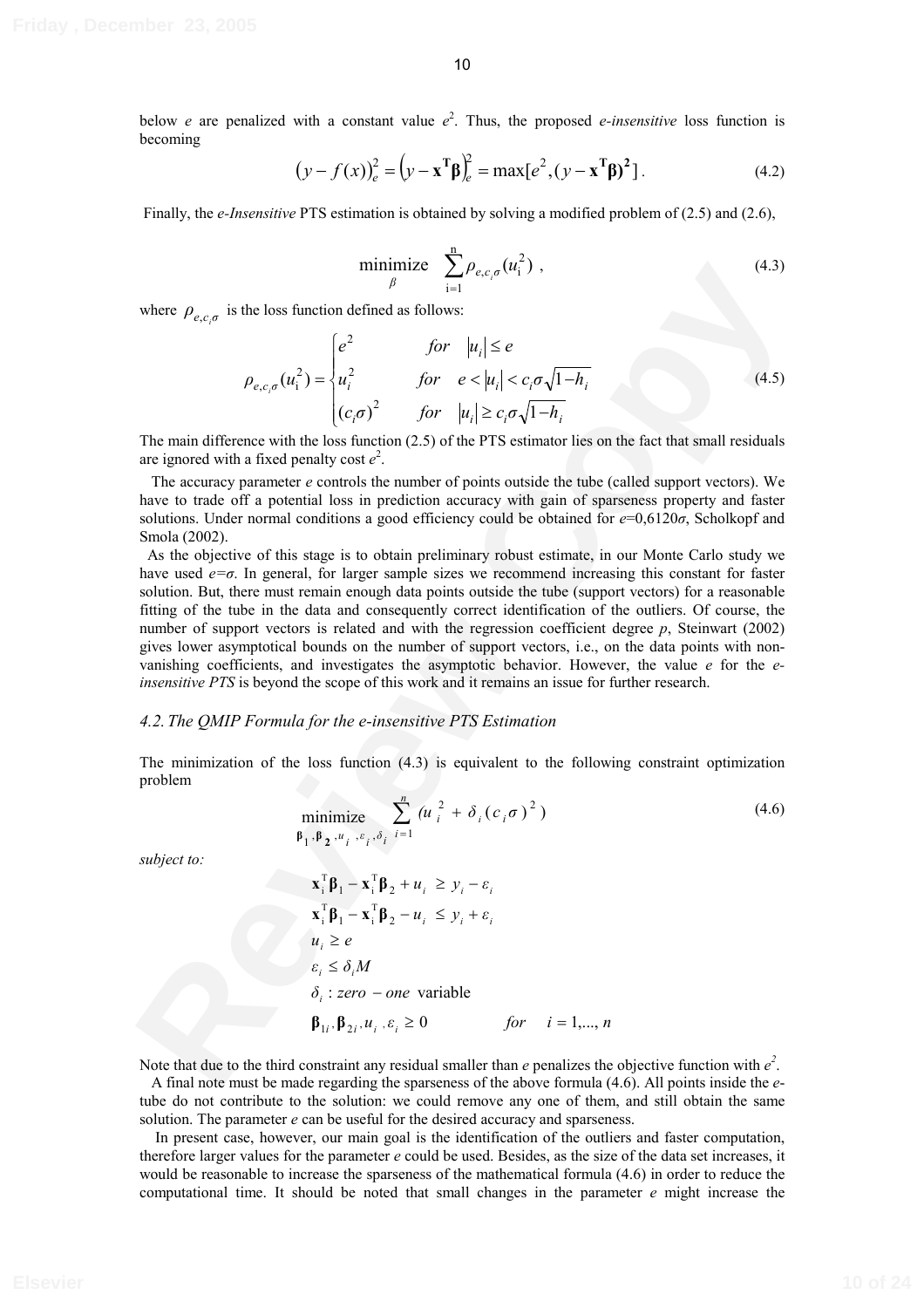sparseness without affecting the correct identification of the outliers.

The new mathematical programming formula is still convex see Appendix A, and therefore the unique global optimum solution of the convex problem (4.6) yields an estimation of *e-insensitive* PTS. In the same solution those  $\delta_i = 1$  flag the deleted outliers. This way of identifying outliers with the *einsensitive* PTS, guarantees faster numerical solvability.

#### *4.3. The Algorithm of e-Insensitive PTS Procedure*

The algorithm of the *e-insensitive* PTS procedure can be described briefly as follows:

- *STEP 1*. Estimate the robust scale  $\sigma$  and leverage  $h_i^*(2.7)$ , and determine the penalty costs  $(c_i \sigma)^2$ .
- *STEP 2.* Solve the QMIP formula (4.6) for the *e-insensitive* PTS estimate, remove from the data the trimmed outliers.
- *STEP 3*. Estimate OLS on the clean data.
- *STEP 4*. Based on the OLS, reconsider the outliers, following one step MM or S1S schema.
- *STEP 5*. Estimate OLS on the final clean data set.

Following these steps we obtain the IPTS estimator, which inherits the high break-down point and efficiency as it is illustrated via Examples from literature and Monte Carlo Study in the next sections.

### **5. Examples**

The algosithm of the *e-insertiative* PTS procedure can be described briefly as follows.<br>
• *STEP 1*. Estimate the robust scale  $\sigma$  and leverage  $h'_1(2.7)$ , and determine the penalty costs<br>
• *STEP 1*. Selve the OMIP for In this section we describe the application of the proposed procedures to the analysis of several real or artificial data sets encountered in the literature. The first four data sets, discussed by Rousseeuw and Leroy (1987), have become standard "benchmark" data sets for detecting outliers in regression. The high break down estimators like LMS, LTS, the MM or its improved versions and the identification procedures of Hadi *et al*. correctly identify the outliers for these four data sets. Both of our proposals PTS and IPTS identify the true outliers correctly as significantly outlying. Further, the proposed procedures in this article have been tested with many other examples of Rousseeuw and Leroy (1987); in all cases we got good results.

#### *5.1. Telephone Data*

We start with the data, which relate the number of telephone calls in Belgium to the variable year, for 24 years. Cases 15-20 are unusually high; cases 14 and 21 are marginal. The outliers draw the OLS regression line upwards, masking the true outliers, while swamping in the clean cases 2-24 as too low. The MM estimator is similar to the other high break down estimators and correctly flags the outliers. Also, our estimators the PTS and *e-insensitive* PTS correctly identify the true outliers.

#### *5.2. The Stars Data*

This set consists of 47 measurements of the logarithm of effective temperature at the surface of a star and the logarithm of the light intensity of the star. Although there is a direct relationship between the two variables for most of the stars, the four red giants (cases 11, 20, 30, and 34) have low temperature with high light intensity, and a scatter plot shows them as clear outliers and leverage points. The OLSand M-estimate lines are very similar, being drawn toward the outliers are masked. The bounded influence estimator is less sensitive to the outliers than are the OLS and M estimators, having (small) positive slope, but the outliers are still masked.

The high-breakdown estimators LTS and MM find the true relationship if the efficiency level is set lower than the typical 95%(for efficiencies up to 80-90%). Considering stronger efficiency the MM estimator fails for this data. Application of the PTS and *e-insensitive* PTS procedure both flags correctly the outliers.

#### *5.3. Modified Wood Gravity Data*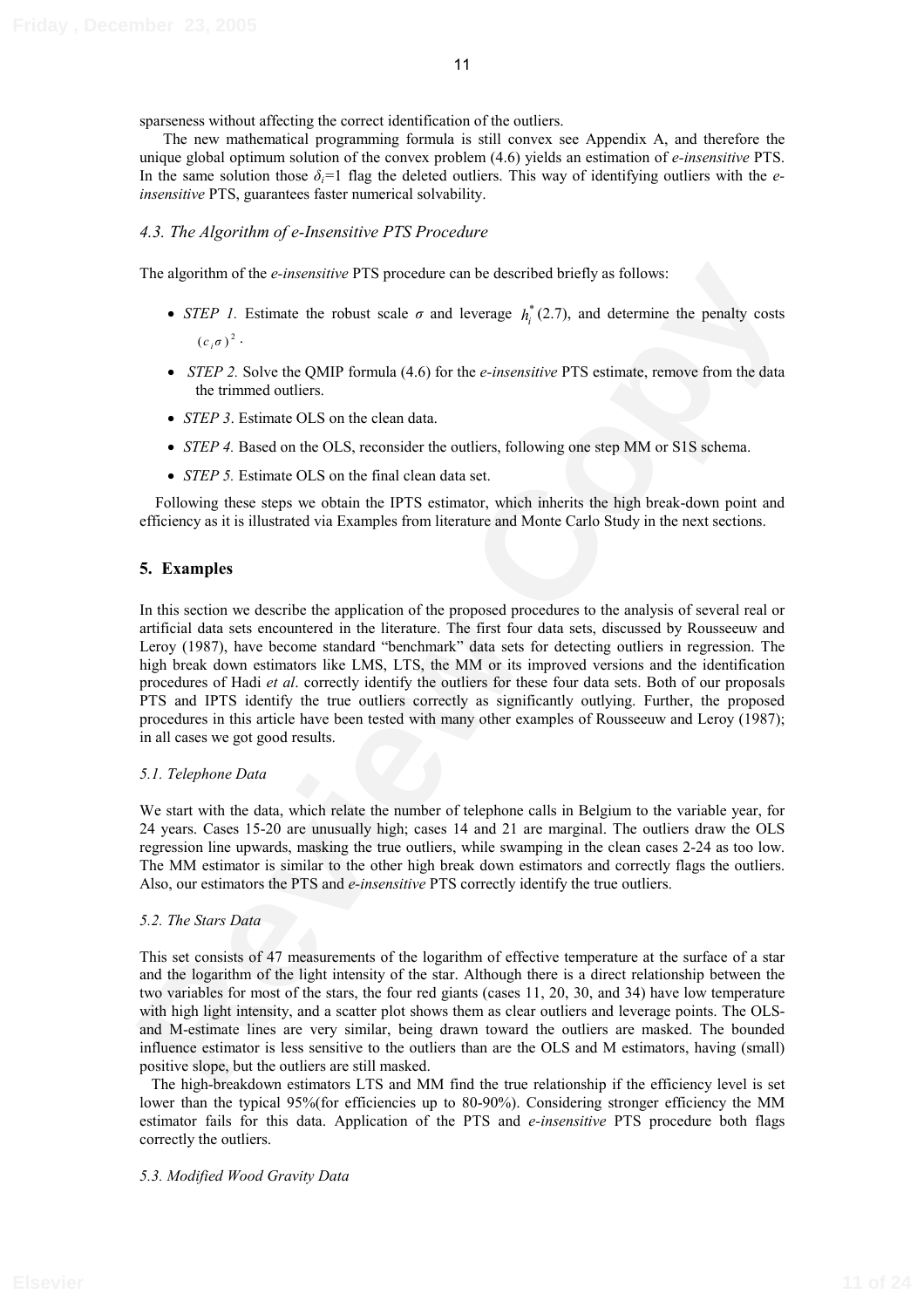#### *5.4. Hawkins, Bradu, and Kass Data*

The data generated by Hawkins *et al*.[6] for illustrating the merits of a robust technique. This artificial data set offers the advantage that at least the position of the good or bad leverage points is known. The Hawkins, Bradu and Kass data consists of 75 observations in four dimensions. The first ten observations is a group of identical bad leverage points, the next four points are good leverage while the remaining are good data. The problem in this case is to fit a hyperplane to the observed data. Plotting the regression residuals from the model obtained from the standard OLS estimator, the bad highleverage point data are masked and do not show up from the residual plot.

Some robust methods not only fail to identify the outliers, but they also swamp in the good cases 11- 14. The MM estimate is

 $Y=0.952503+.149238X_1+0.196807X_2+0.179251X_3,$ 

which means that the true outliers are masked, whereas cases 11-14 are swamped in. Less efficient versions of the MM (up to 80%) give results similar to LTS and correctly flag the outliers. The LTS estimate is

#### $Y=0.524+0.272316X_1+0.055229X_2-0.1876X_3$

and correctly flags the outliers. An initial estimate of robust design weights reveals the first 14 points of this data set as high leverage points. Application of the PTS and IPTS to these data, starting with robust scale estimate about  $\sigma$ =0.61 from the LTS and down-weighting the penalty cost with weights  $w_i$  from (2.8), rejects only the first 10 points as outliers, which are known as the bad leverage points. More specifically, the IPTS estimate gives

$$
Y=0.65989+0.239316X_1+0.059829X_2-0.10256X3,
$$

and its computation time is much more faster than the PTS procedure.

#### *5.6. New Artificial Data*

These data have been created by Hadi and Simonoff, (1993), in order to illustrate the performance of various robust methods in outlier identification. The two predictors were originally created as uniform (0, 15) and were then transformed to have a correlation of .5. The depended variable was then created to be consistent with the model  $y=x_1+x_2+u$ . with u~N(0, 1). The first 3 cases1-3 was contaminated to have predictor values around (15, 15), and to satisfy  $y = x_1 + x_2 + 4$ . Scatterplots or diagnostics have failed to detect the outliers.

The dam generated by Hawkme and (16) for illustrating the metric at a robust technique. This article the system of the system of the position of the geod of bod leverage points is known. The linewism, then are known conta Many identification methods fail to identify the three outliers. Some bounded influence estimates have largest absolute residual at the clean case 17, indicating potential swamping. The LMS regression line in cases 6, 11, 13 17 and 24 yields larger absolute LMS residual values than the true outliers The more efficient high break down methods like LTS, MM, S1S do identify the three outliers as the most outlying cases in the sample, but the residuals are to small to be considered significantly outliers. In contrast, robust methods proposed by Hadi and Simonoff (1993), PTS estimator and IPTS identify correct the clean set 4-25, with each of the cases 1-3 having residuals >3.78.

## **6. Monte Carlo Results**

## *6.1. Simulation Design*

In this section we perform a Monte Carlo experiments to evaluate the performance of our robust procedure and compare with the well-known methods discussed in this article. To carry out one simulation run, we proceeded as follows. The distributions of independent variables and errors and the values of parameters are given. The observations,  $y_i$ , were obtained following the regression model second degree *p*=2,

$$
y_i = \beta_0 + \beta_1 x_{1i} + \beta_2 x_{2i} + u_i
$$

where the coefficients values are  $\beta_l$ =1.20,  $\beta_2$ =-0.80 and a zero constant term  $\beta_0$ =0.0. We prefer the Gauss distribution for the error term  $u \sim N(0, \sigma^2=16)$ , and  $x_{1i}$  and  $x_{2i}$  are values drawn also from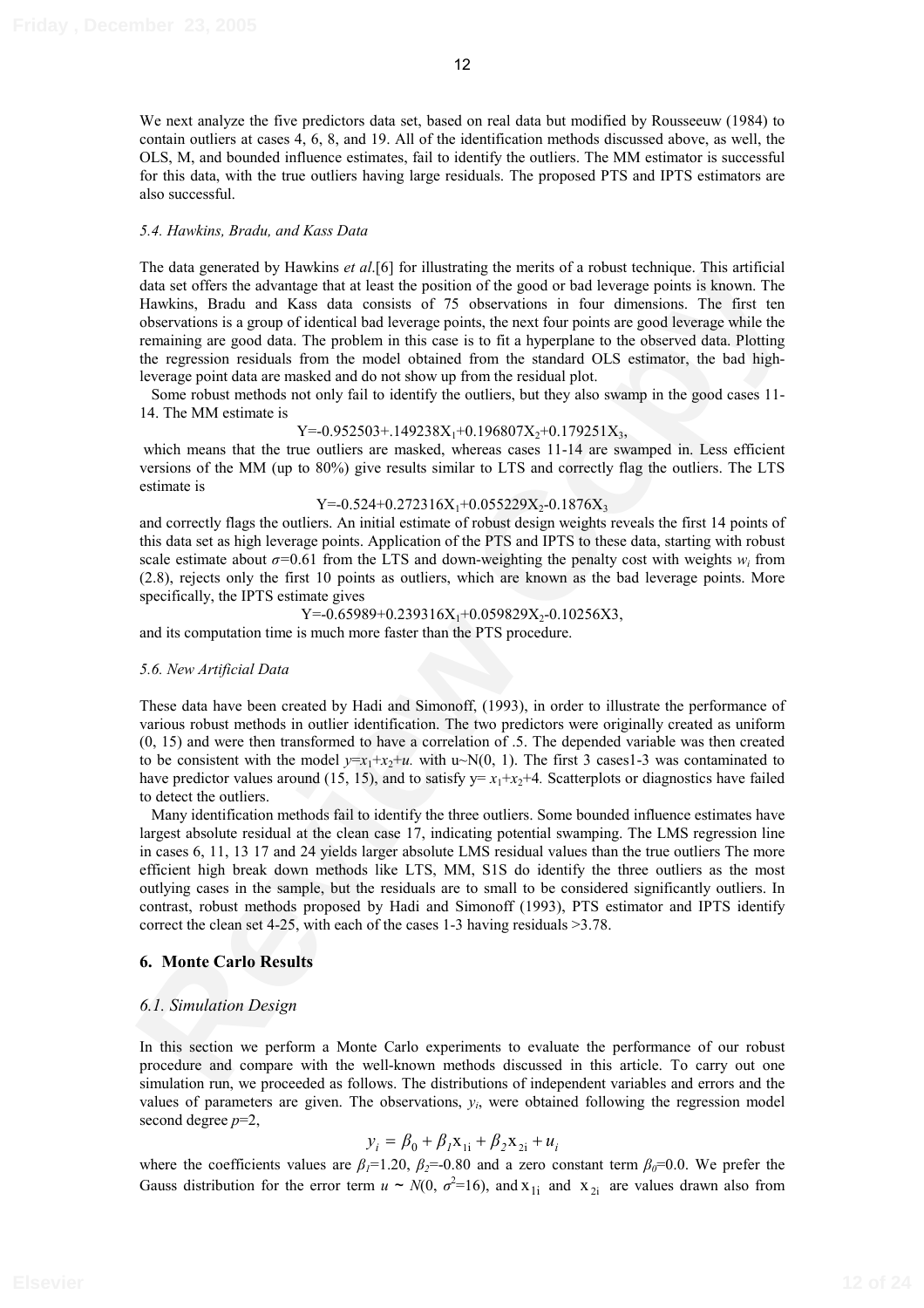normal distributions  $N(\mu=20, \sigma=6)$  and  $N(\mu=30, \sigma=8)$  respectively.

We select a sample size of  $n=50$  and consider that the sample may contain three types of outliers, regression outliers ("bad" high-leverage points), "good" high-leverage points, and response outliers (youtliers), which arose as follows:

An extra values is drawn from the uniform distribution  $U(a=80, b=220)$  and

- for the regression outlier is added to  $x_{1i}$  or  $x_{2i}$ ,
- for the "good" leverage point is added to  $x_{1i}$  or  $x_{2i}$  but the value of the dependent variable  $y_i$ follows their contamination , according to the above regression model,
- for the response outlier is added to  $y_i$ .

All simulation results are based on 100 replications enough to obtain a relative error <10% with a reasonable confidence level of at least 90% for all the simulation estimates.

We report the results only of the available well-known robust high break down methods. Thus the methods that break down in the presence of only few high-leverage outliers (M, OLS,) are not discussed. The methods examined are, therefore, four different types of robust estimators:

- the LTS estimator,
- the MM estimator,
- the S1S estimator.
- the proposed estimators PTS and IPTS.

A small problem arises when comparing different approaches. How should the cutoffs be chosen? All the constants of the robust estimates are tuned so that to protect the estimator against high contamination (up to 40% or 50%). Thus, for all methods we use the default values for high break down point.

We run all of the computer programs on a1200 Mhz Athlon AMD Processor. The computations for the robust estimators LTS and MM were carried out using the S-Plus package and the MINITAB code for the estimator S1S, which is available in the paper off Coakley and Hettmansperger [6]. The simplex iterations for the QMIP solution were carried out on the same machine using the solver FortMP/QMIP-Fortran Code provided by CARISMA, Brunel University, U.K., 2003.

#### *6.2. Results*

follows their contained in on a seconding of the above regression model,<br>
follows their containers and condition and the SN condition and the SN condition contains and the secondinal condition external in the above repres We start our comments examining carefully the individual replications. As an example, the sample of coefficient estimates of the first 20 replications, displayed in Table 1, is of interest. The data are rather heavy contaminated with high-leverage, good leverage points and y-outliers (~20%). In the most games all robust estimators had a good performance yielding good regression coefficient estimates. We emphasize on the  $2<sup>th</sup>$ ,  $4<sup>th</sup>$ ,  $12<sup>th</sup>$ ,  $14<sup>th</sup>$ ,  $19<sup>th</sup>$ ,  $21<sup>th</sup>$  and  $23<sup>th</sup>$  replication, which are the worst cases in this sample. In the  $2<sup>th</sup>$  case the S1S improves little over the LTS estimator, our PTS and IPTS estimators have given better estimates. In the  $12<sup>th</sup>$  replication the S1S estimator improved the LTS estimation, the MM, PTS and IPTS have improved even better. The  $12<sup>th</sup>$  replication is of grate interest, since the MM and PTS have improved the LTS estimation yielding almost the same estimates.

# *Table 1. (Right here)*

Generally, it should be noted from the Table 1 that the MM and PTS estimators often yield very close coefficient values. The PTS outperforms only in the cases where the MM starts with wrong initial coefficient estimate from LTS estimator. This is verified, also, and from the rest replications through this Mode-Carlo study.

The performance of the robust estimators is measured by Monte Carlo estimates (actual calculations)

of the following criteria: mean estimation of  $\hat{\beta}_i$ , mean absolute error of  $\hat{\beta}_i$ , norm of the bias of  $\hat{\beta}$ , and mean square fitting error. The simulation results are summarized in Tables 2, 3, 4.

All of the following conclusions were supported by careful examination of the individual estimates:

The Tables 2, 3 and 4 display results concerning the performance of the five robust estimators corresponding to the following cases:

- Table 2, based on clean data contaminated only by "good" leverage points
- Table 3, based on data contaminated only by regression outliers (contamination 12%).
- Table 4, based on data contaminated by regression outliers, "good" leverage points and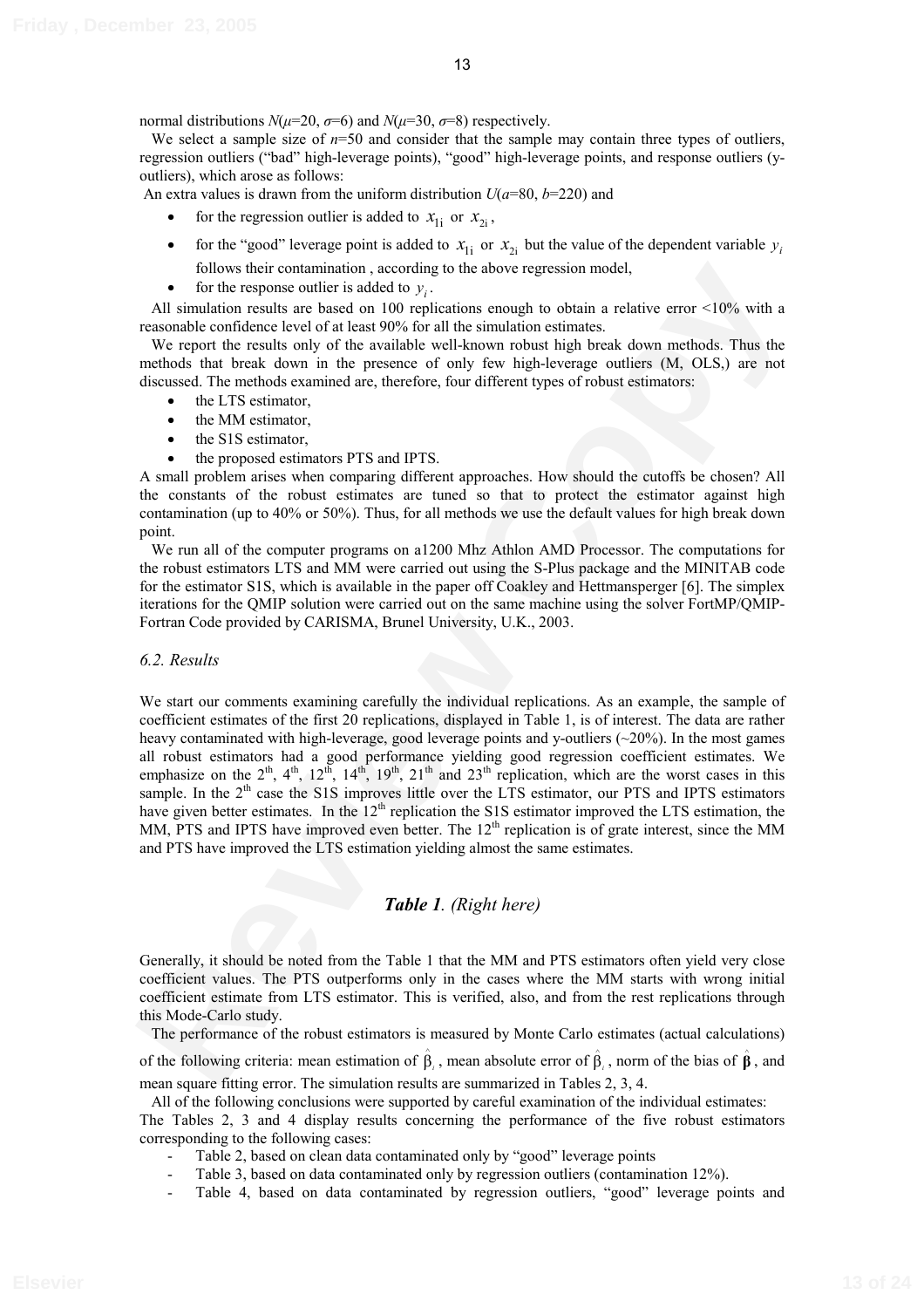response outliers (contamination 32%).

Not surprisingly, most of the methods are more effective in the case of clean data. For the simulation conducted over clean data contaminated only by "good" leverage points, Table 2, the IPTS estimator outperforms the other estimators. The performance of PTS, MM and S1S was reasonable well with IPTS slight better. Of course, one can improve the efficiency of the robust estimates, but at the cost of losing robustness and outlier detection.

Tables 2-4 present the measures of the performance criteria for the five estimators. Taking account all the performance criteria mentioned above the PTS and IPTS estimator outperforms, in the presence of "good" leverage points (Table 2 ), in the presence of regression outliers (Table 3), and in the presence of all types of outliers like bad high-leverage, good high-leverage and low-leverage outliers (Table 4 ). In these Tables, we see that MM and S1S procedure outperform the LTS estimators as it was expected from the asymptotic results.

# *Table 2. (Right Here)*

Comparing the results between Table 3 and Table 4, note that all robust estimators have improve their performance in Table 4, even the data are more contaminated. This is because good high-leverage points exist in the Table 4. Among the estimators, MM, LTS and IPTS have much better improvements. Especially for the IPTS estimator, the improvement is significant due to its resistance to swamping effects. Whereas

# *Table 3. (Right Here)*

# *Table 4. (Right Here)*

Also in all Tables 2-4, it is observed that the new estimators PTS and IPTS compared to others have decreased the norm of bias keeping efficiency in good levels. Consequently, fitting the regression coefficient estimates to clean data, lower mean square fitting error has been obtained by the PTS and IPTS estimators.

Given that for the true regression model the mean square fitting error is 254, we claim that a significant improvement about 20% has been obtained with the new robust approach.

# *Table 5. (Right Here)*

"good" leverage points (Table 2), the hyerescond regression outlets? (Table 1), and in the presenction of all types of outlets? like both high-leverage, good high-leverage and low-leverage outliers (Table 1). In these Tab In Table 5 we show the percentage  $p_1$  of detecting the true outliers in all Monte Carlo replications. In the same Table we measure the swamping, the percentage  $p_2$  of the false outliers where good leverage points identified as outliers. The PTS and IPTS procedures outperform to the other methods, with the IPTS having the advantage to obtain promising  $p_1$  and keeping swamping  $p_2$  at the smallest value. Among the other estimators, MM show reasonable well effectiveness in outlier detection but generally is subject to more swamping.

Since in most cases the real data may be contaminated with unknown number of both types of **x**outliers and response outliers, our approach could improve the performance criteria for a finite sample, compared to the best competitors in robust regression.

The proposed methods PTS and IPTS provide the best overall performance. They are of the few approaches not to break down in more difficult problems of multiple high-leverage outliers; also, it is clear that they are attractive outlier identification methods. If a choice were to be made between PTS and IPTS, the IPTS is of more interest. It is somewhat more powerful when there are high leverage outliers, is not swamping and is computationally faster.

Regarding the computation time, to determine the performance of the proposed methods, generally there was heavy computational load comparing with the LTS, MM S1S and other robust procedures. In the above simulation study for  $n=50$ ,  $p=3$  and contamination 20-30% each replication took about 15 seconds for the PTS procedure and about 1.5-2 seconds for the IPTS procedure. The IPTS computationally was superior to PTS, ten times faster in average. But, as we increase the contamination for the same size of data set and model, the computation load starts to become heavier. Another software package CPLEX-ILOG specialized for QMIP problems has found about ten times faster. There for, an IPTS estimate could be obtained in reasonable time for moderate data size. However, the proposed procedures for PTS and IPTS do not recommend for large size regression problems.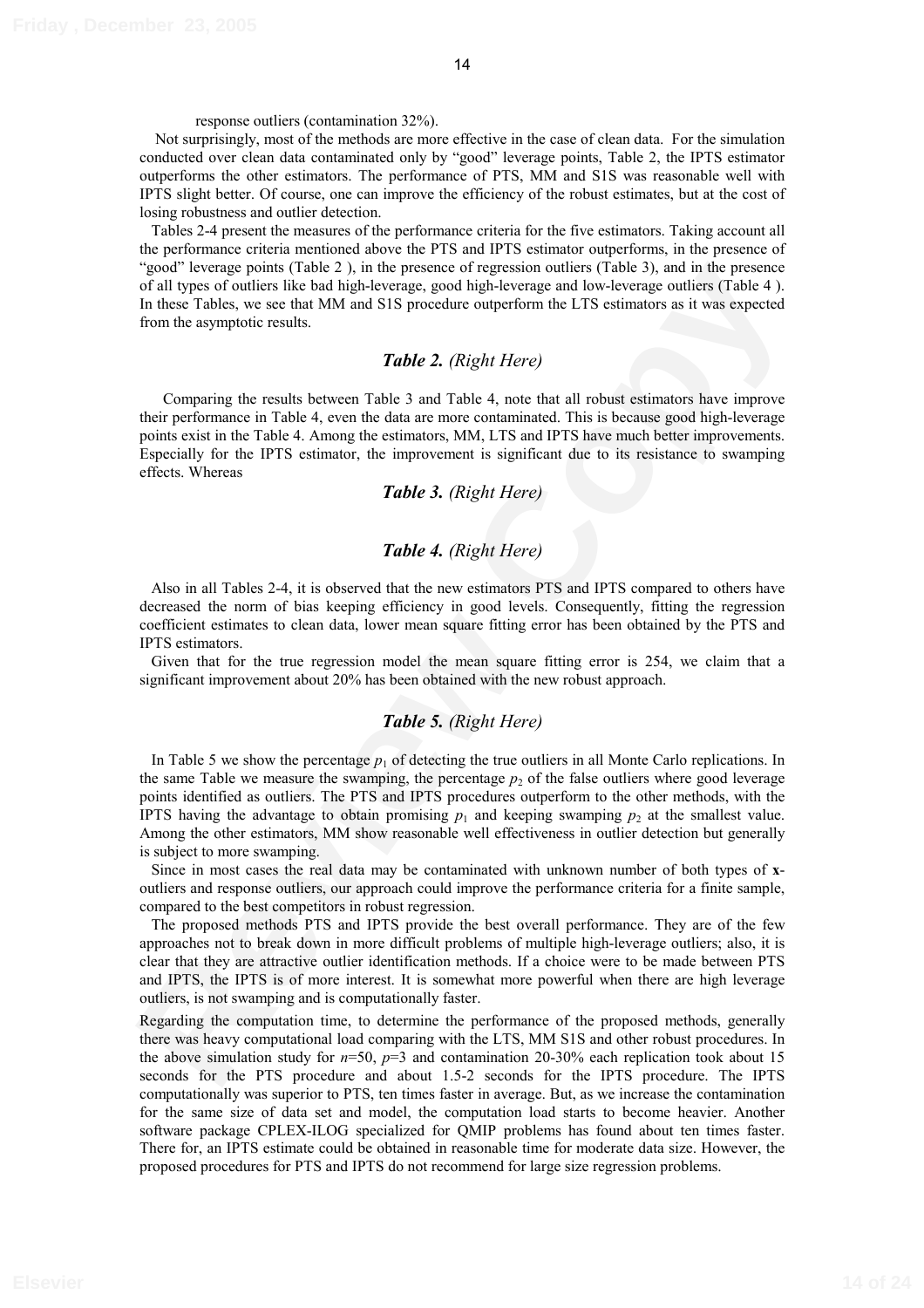The PTS estimate procedure based on robust residual scale and leverage from the LTS and MCD respectively, can be used successfully in regression problems. Through benchmark Examples and Monte Carlo simulation the proposed estimators have shown robustness against all type of outliers, high break down-point, and reasonable well efficiency.

The robust estimates presented in this article give directly a useful diagnostic tool to identify multiple outliers. The penalized procedure has the advantage to remove the catastrophic outliers and it does not suffer from masking or swamping problems. Generally, the proposed estimator PTS has the ability to handle effectively a group of outliers.

The new estimator PTS is obtained through a convex quadratic mixed integer programming formula (QMIP). The computational effort to solve this formula is heavy. Following the *e-insensitive* technique from Support Vector Machines we have improved the computational time and the effectiveness of the proposed estimator. However, the proposed procedure is slower than the original statistical methods.

Based on the above optimum criteria and results, we conclude that the PTS estimator outperforms in many circumstances and is reasonable for both regression and response outliers. Therefore, it is accessed that for small or medium sample data  $(n<100)$  the added computational complexity is worth the potential benefits.

Further improvements in the penalized procedure are a subject of ongoing research; for example to:

- determine possible better choices of the penalties,
- continue the method in a second stage to reconsider the outliers, following one step MM-type or S1S-type procedure.

Concerning the computation effort further research is needed to improve the computational time for medium or bigger size sample data by:

- using specialized solvers for the proposed QMIP formulas,
- determining possible better choice of the *e-insensitive* size for the IPTS procedure,
- implementing re-sampling techniques, similar to LTS or others known from robust literature.

solite from mesking or swamping problems. Generally, the proposed estimator PTS has the shill y to simulate effectively a group of outliers. The new setman form to have the most contained through a convert qualitie invest Moreover, from this study, one can gain much by using mathematical programming for robust regression over the ordinary ones. The quadratic mixed integer programming method offers a systematic approach to robust estimation and offers the flexibility in being able to involve some other aspects. For instance, to compound other weight functions for down-weighting simultaneously and other influential points, or to put constraints for the parameter vector  $\beta$  if it is necessary.

As a final remark, since the number of outliers in a medium sample data is not known, we recommend the use of the PTS or IPTS estimator, which provides a good protection against bias without sacrificing much efficiency.

## **APPENDIX A:** The Convexity of QMIP Formula

We have the following quadratic mixed integer program (QMIP)

$$
PTS(\beta_1, \beta_2, \delta): \qquad \underset{\beta_1, \beta_2, \delta}{\text{minimize}} \sum_{i=1}^n (u_i^{*^2} + \delta_i (c_i \sigma)^2)
$$

subject to:

$$
\mathbf{x}_{i}^{\mathrm{T}} \boldsymbol{\beta}_{1} - \mathbf{x}_{i}^{\mathrm{T}} \boldsymbol{\beta}_{2} + u_{i}^{*} \ge y_{i} - \varepsilon_{i}
$$
\n
$$
\mathbf{x}_{i}^{\mathrm{T}} \boldsymbol{\beta}_{1} - \mathbf{x}_{i}^{\mathrm{T}} \boldsymbol{\beta}_{2} - u_{i}^{*} \le y_{i} + \varepsilon_{i}
$$
\n
$$
\varepsilon_{i} \le \delta_{i} M
$$
\n
$$
\delta_{i} \in \{0,1\}
$$
\n
$$
\boldsymbol{\beta}_{1i}, \boldsymbol{\beta}_{2i}, u_{i}^{*}, \varepsilon_{i} \ge 0 \qquad \text{for } i = 1,..., n
$$

where  $c_i \sigma$  is constant. Given any fixed  $\delta \in \{0,1\}^n$  from the  $2^n$  possible ones, and using matrix notation we have the following mixed integer quadratic problem

 $PTS(\beta_1, \beta_2)$ : minimize **u**<sup>T</sup>**u**  $\beta_1$ , $\beta_2$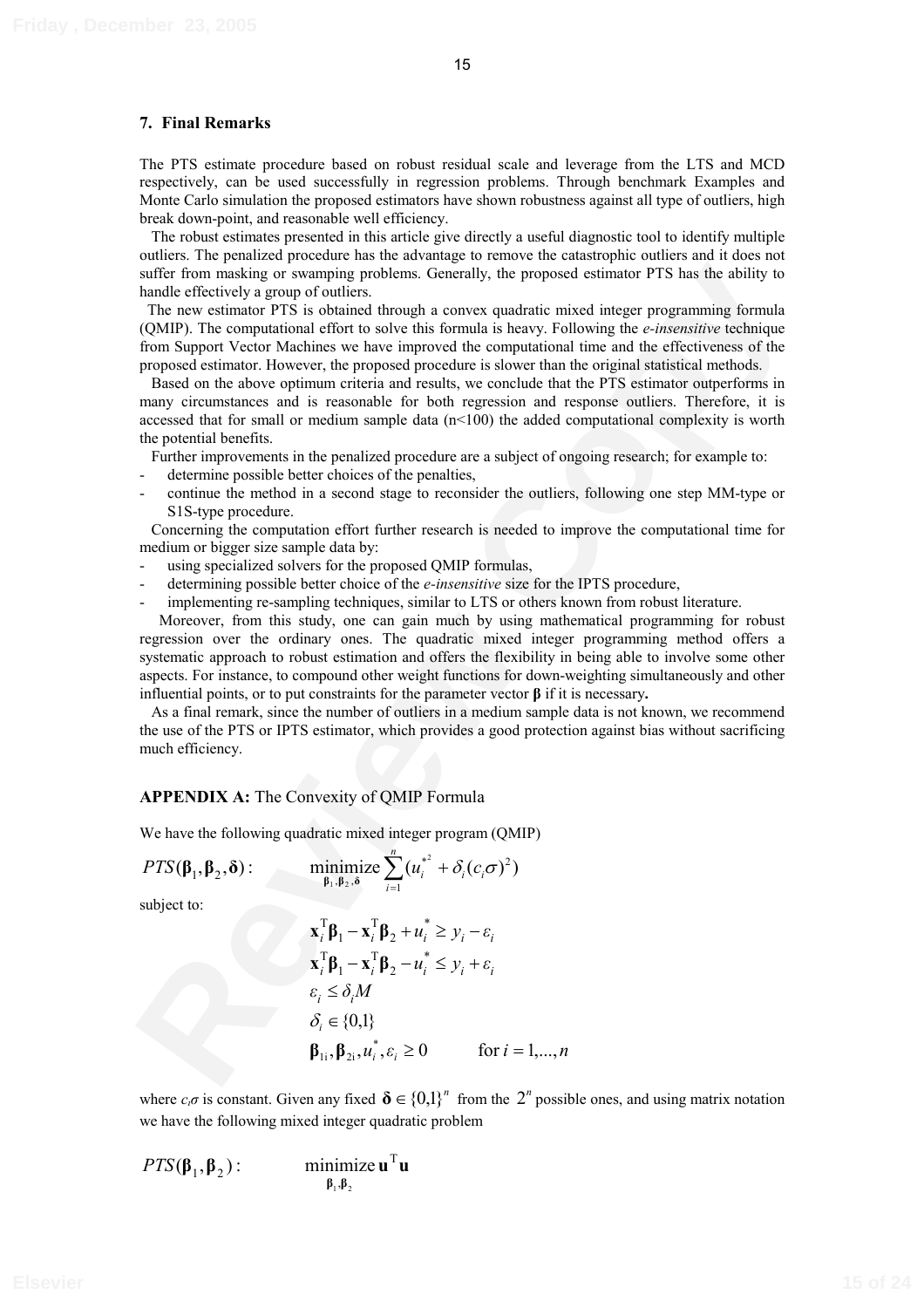subject to:

$$
X\beta_1 - X\beta_2 + u \ge y - \varepsilon
$$
  
\n
$$
X\beta_1 - X\beta_2 - u \ge y + \varepsilon
$$
  
\n
$$
\varepsilon \le \delta M
$$
  
\n
$$
\beta_1, \beta_2, u, \varepsilon \ge 0
$$

where **p** = 
$$
((c_i σ)^2, (c_2 σ)^2, ..., (c_n σ)^2)^T
$$
, **u** =  $(u_1^*, ..., u_n^*)^T$ , **ε** =  $(\varepsilon_1, ..., \varepsilon_n)^T$ , **y** =  $(y_1, ..., y_n)^T$ ,  
\n**X** =  $\begin{bmatrix} x_1^T \\ \vdots \\ x_n^T \end{bmatrix}$  and **β**<sub>*i*</sub> =  $(β_{i1}, ..., β_{in})^T$  for *i* = 1,2. The problem *PTS*(**β**<sub>1</sub>, **β**<sub>2</sub>) has linear constraints and  
\na convex quadratic objective function, since the Hessian of **u**<sup>T</sup>**u** has nonnegative eigenvalues (and it is  
\ntherefore positive semi-definite). Therefore we have a convex program, which will have a unique global  
\noptimum solution according to the KKT optimality conditions, Bazara and Sherali (1993). Considering  
\n*PTS*(**β**, **δ**) exist.  
\n**References**  
\n[1] Arthanari, T.S., and Dodge, Y., (1993), Mathematical Programming in Statistics, John Wiley &  
\nSons, Inc.  
\n[2] Bazara, M.S., Sherali, H.P., Shetty, C.M., (1993), *Nonlinear Programming: Theory and*  
\n*Algorithms*, 2<sup>nd</sup> edition, John Wiley &*Sn*  
\nSons, *L*<sub>1</sub>.  
\n[2] Bazara, M.S., Sherali, H.P., Shetty, C.M., (1993), *Nonlinear Programming: Theory and*  
\n*Algorithms*, 2<sup>nd</sup> edition, John Wiley &*Sn*  
\nSons, *L*<sub>2</sub>, and Zioutas, G., (2002), "Formulating Robust Regression Estimation as an  
\nOptimum Allocation Problem", *Journal of Statistical Computation and Simulation*, vol. 72, No 9, 687-  
\n705.  
\n[4] Chatterjee, S., and Hadi, A.S., (1988), *Sensitivity Analysis in Linear Regression*, New York,  
\nChapman and Hall.  
\n[5] Cristmann A., (2004), "On properties of Support Vector Machines for Pattern Recognition in Finite  
\nSambles", Satisfus for Industry", *Journal of the American Statistics of Conver*

a convex quadratic objective function, since the Hessian of  $\mathbf{u}^{\mathrm{T}}\mathbf{u}$  has nonnegative eigenvalues (and it is therefore positive semi-definite). Therefore we have a convex program, which will have a unique global optimum solution according to the KKT optimality conditions, Bazaraa and Sherali (1993). Considering that there is a finite number of possible  $\delta$ , we can conclude that a global optimum solution to  $PTS(\boldsymbol{\beta},\boldsymbol{\delta})$  exist.

### **References**

[1] Arthanari, T.S., and Dodge, Y., (1993), Mathematical Programming in Statistics, John Wiley & Sons, Inc.

[2] Bazaraa, M.S., Sherali, H.P., Shetty, C.M., (1993), *Nonlinear Programming: Theory and Algorithms*, 2nd edition, John Wiley & Sons.

[3] Camarinopoulos, L., and Zioutas, G., (2002), "Formulating Robust Regression Estimation as an Optimum Allocation Problem", *Journal of Statistical Computation and Simulation*, vol. 72, No 9, 687- 705.

[4] Chatterjee, S., and Hadi, A.S., (1988), *Sensitivity Analysis in Linear Regression*, New York, Chapman and Hall.

[5] Cristmann A., (2004), "On properties of Support Vector Machines for Pattern Recognition in Finite Samples", Statistics for Industry and Technology, 49-58, Birkhauser Verlag Basel/Switzerland.

[6] Christmann A., Steiwart I., (2004) "On Robustness Properties of Convex Risk Minimization Methods for Pattern Recognition", *Journal of Machine Learning Research*, Vol. 5, pp. 1007-1034.

[7] Coakley, C.W., and Hettmansperger, T.P., (1993), "A Bounded Influence, High Breakdown, Efficient Regression Estimator", *Journal of the American Statistical Association*, 88, 872-880.

[8] Gentleman, J.F., & Wilk, M.B., (1975), "Detecting Outliers, II, Supplementing the direct analysis of residuals", Biometrics, 31, 387-410.

[9] Hadi, A.S., and Simonoff, J.S., (1993), "Procedures for the identification of multiple outliers in linear models", *Journal of the American Statistical Association*, 88, 1264-1272.

[10] Hampel, F.R., (1978), "Optimally bounding the gross error sensitivity and influence of position in factor space", *Proceedings of the ASA Statistical Computing Section*, ASA, Washington, D.C., 59-64.

[11] Hawkins, D.M., Bradu, D., and Kass, G.V., (1984), "Location of several outliers in multiple regression data using elemental sets", *Technometrics*, 26, 197-208.

[12] Huber, P.J., (1981), *Robust Statistics*, John Wiley, New York.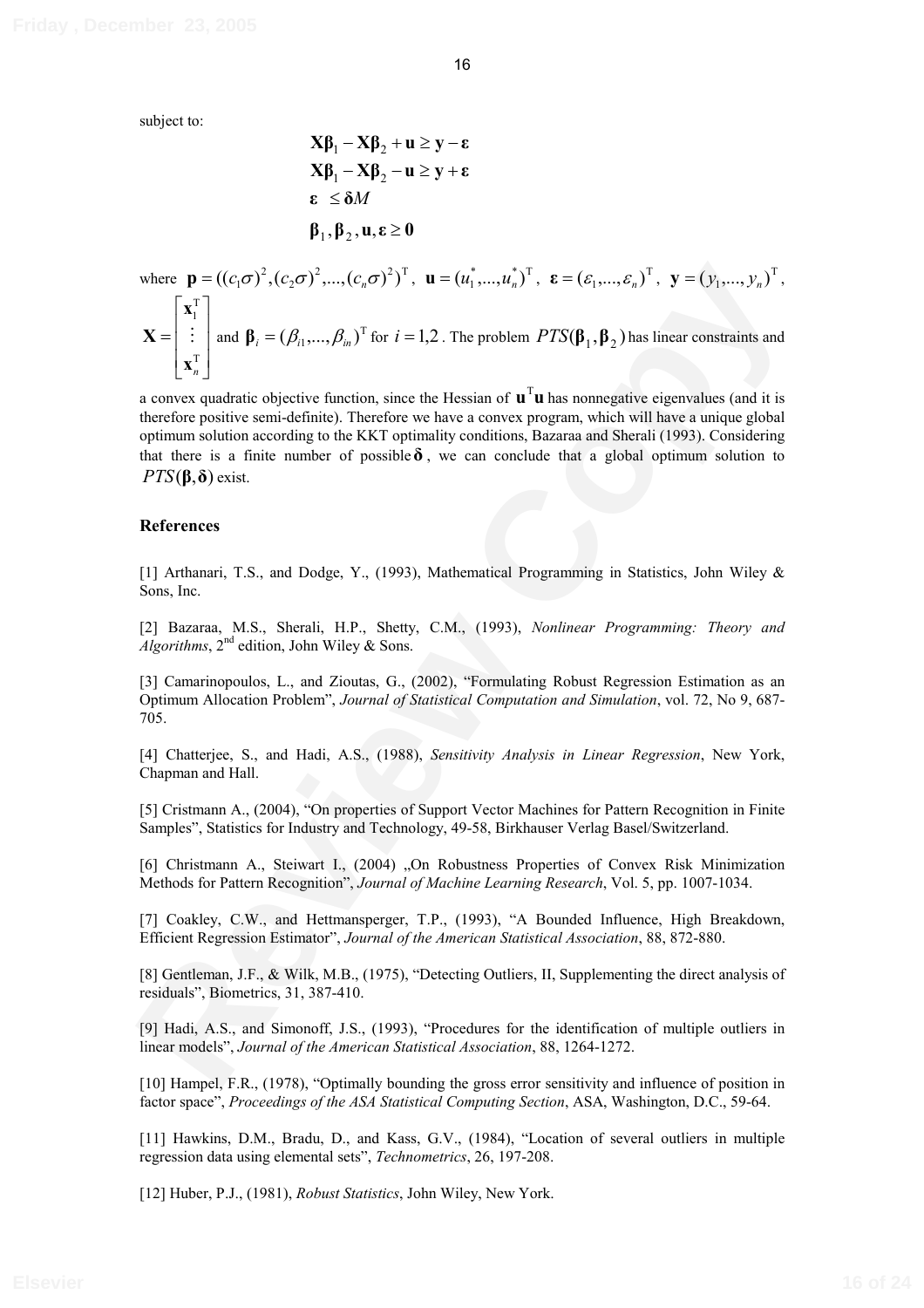[13] Krasker, W.S., and Welsch, R.E., (1982), "Efficient Bounded-Influence Regression Estimation", *Journal of the American Statistical Association*, 77, 595-604.

[14] Mallows, C.L., (1975), "On Some Topics in Robustness", *unpublished memorandum*, Bell Telephone Laboratories, Murray Hill, New Jersey.

[15] Mangasarian, O.L, Musicant, D.R., (2000), "Robust Linear and Support Vector Regression", *IEEE Transactions on Pattern Analysis and Machine* Intelligence, 22, 950-955.

Transactions on Pottern Analysis and Machine Intelligence, 22, 950-955.<br>
[16] Mirra, G., Greette, M., and Fillison, F., (2003), "Algorithms for the Solution of Large-Scale<br>
Onalctain Mixel Integral Programming (OMIP) model [16] Mitra, G., Guertler, M., and Ellison, F., (2003), "Algorithms for the Solution of Large-Scale Quadratic Mixed Integer Programming (QMIP) models", *International Symposium on Mathematical Programming*, August 2003, Brunel, U.K.

[17] Morgenthaler, S., (1989), "Comment on Yohai and Zamar", *Journal of the American Statistical Association*, 84, 636*.*

[18] Musicant, D.R., Mangasarian, O.L, "Support Vector Regression", International Symposium on Mathematical Programming, August 10, 2000.

[19] Pena, D., and Yohai, V.J., (1995), "The detection of influential subsets in linear regression using an influence matrix". *Journal of the Royal Statistical Society*, 47, 145-156.

[20] Pena, D., and Yohai, V.J., (1999), "A procedure for robust estimation and diagnostic in regression", *Journal of the American Statistical Association*, 94, 174-188.

[21] Riani, M., and Atkison, A., (2000), *Robust Diagnostic Regression Analysis*, Springer, Berlin.

[22] Rousseeuw, P.J., (1984), "Least Median of Squares Regression", *Journal of the American Statistical Association*, 79, 871-880.

[23] Rousseeuw, P.J., and Van Driessen, K., (1999), "A Fast Algorithm for the Minimum Covariance Determinant Estimator", *Technometrics*, 41, 212-223.

[24] Rousseeuw, P.J., and Leroy, A.M., (1987), *Robust Regression and Outlier Detection*, Wiley: New York.

[25] Rousseeuw, P.J., and Yohai, V.J., (1984), "Robust Regression by Means of S-estimators", *in Robust and Nonlinear Time Series Analyses*, (Lecture Notes in Statistics No. 26), eds. J. Franke, W. Hardle, and Martin R.D., Springer Verlag, 256-272.

[26] Scholkopf, B., and Smola, A., (2002), *Learning with* Kernels, MIT Press.

[27] Simpson, D.J., Ruppert, D., and Carroll, R.J., (1992), "On One Step GM Estimates and Stability of Inferences in Linear Regression", *Journal of the American Statistical Association*, 87, 439-450.

[28] Smola, A.J., Scholkopf, B., (1998), "On Kernel-Based Method for Pattern Recognition, Regression, Approximation and Operator Inversion" *Algorithmica*, 22, 211-231.

[29] Stefanski, L.A., (1991), "A Note on High-Breakdown Estimators", *Statistics and Probability Letters*, 11, 353-358.

[30] Steiward I., (2002), " Consistency of Support Vector Machines and Other Regulized Kernel Machines" *IEEE Transactions on Information Theory*, Vol. 51, pp. 128-142, 2005.

[31] Suykens J.A.K, Brabanter J., Lukas L., and Vandewalle J. (2002) " Weighted Least Squares Support Vector Machines: Robustness and Sparse Approximation" *Neurocomputing* 48, 85-105.

[32] Vapnick, V.N., (1998), *Statistical Learning Theory*, Willey, New York.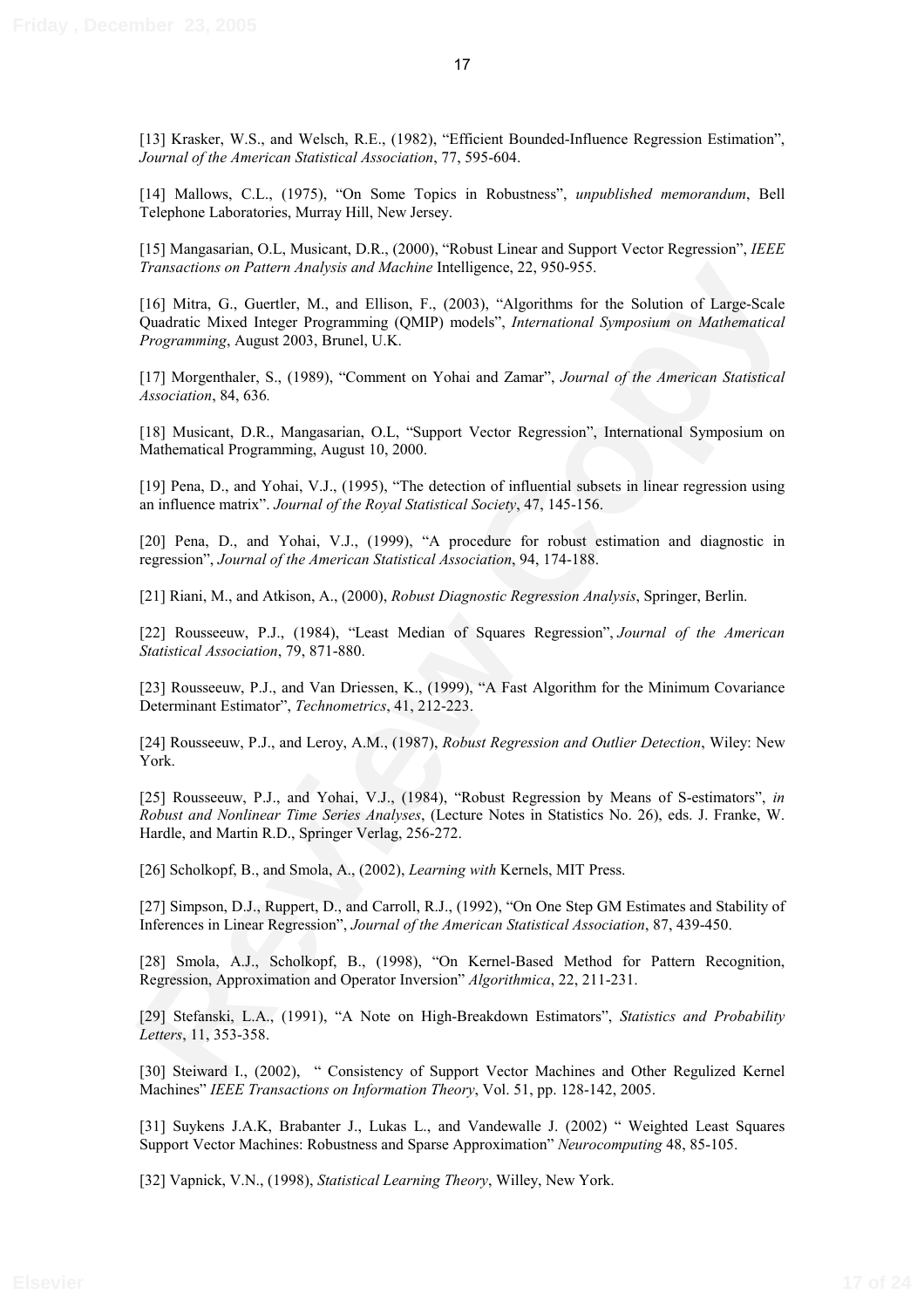[33] Yohai, V.J., (1987), "High Breakdown-point and High Efficiency Robust Estimates for Regression, *Annals of Statistics*, 15, 642-656.

[34] Yohai, V.J., and Zamar, R.Z., (1988), "High Breakdown-point Estimates of Regression by Means of Minimization of an Efficient Scale", *Journal of the American Statistical Association*, 83, 406-413.

[35] Zioutas, G., (2004), "Quadratic Mixed Integer Programming Models in Minimax Robust Regression Estimators", Statistics for Industry and Technology, Theory and Applications of Recent Robust Methods, 387-400, Birkhauser Verlag Basel/Switzerland.

[36] Zioutas, G., and Avramidis, A., (2005), "Deleting Outliers in Robust Regression with Mixed Integer Programming", *Acta Mathematicae Applicatae Sinica*, 21, 323-334.

Robust Mchods, 387-400, Pirkhauser Verlag Rasel Switzerland<br>
[36] Zioatas, G., and Avarantidis, A., (2005), "Deleting Ordišer is Robust Regression with Mixed<br>
Integer Programming", *Acta Mathomaticae: Applicature Sinica*: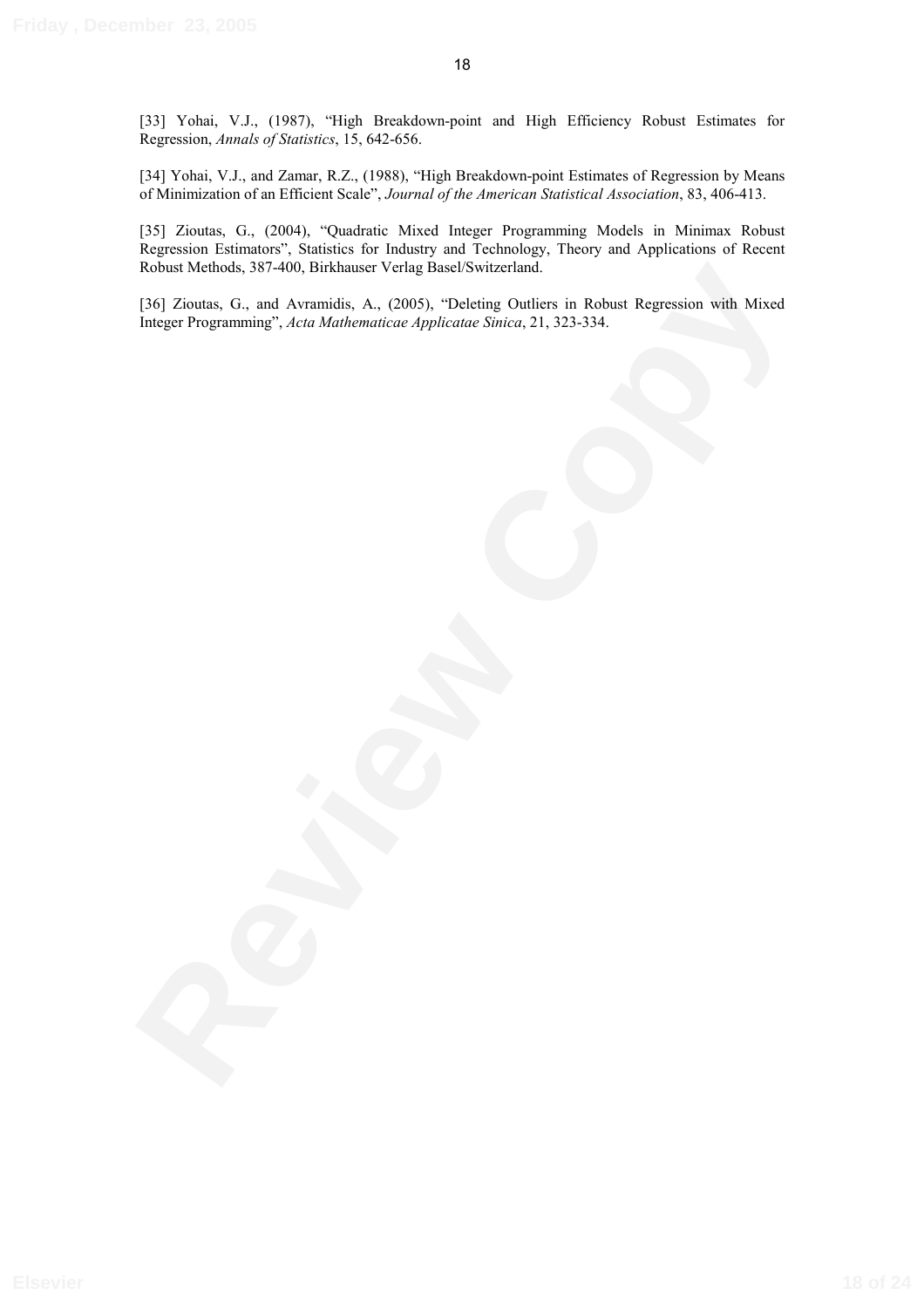

**Figure 1.** In *SV* regression, a desired accuracy *e* is specified a priori. It is attempted to fit a tube with radius *e* to the data.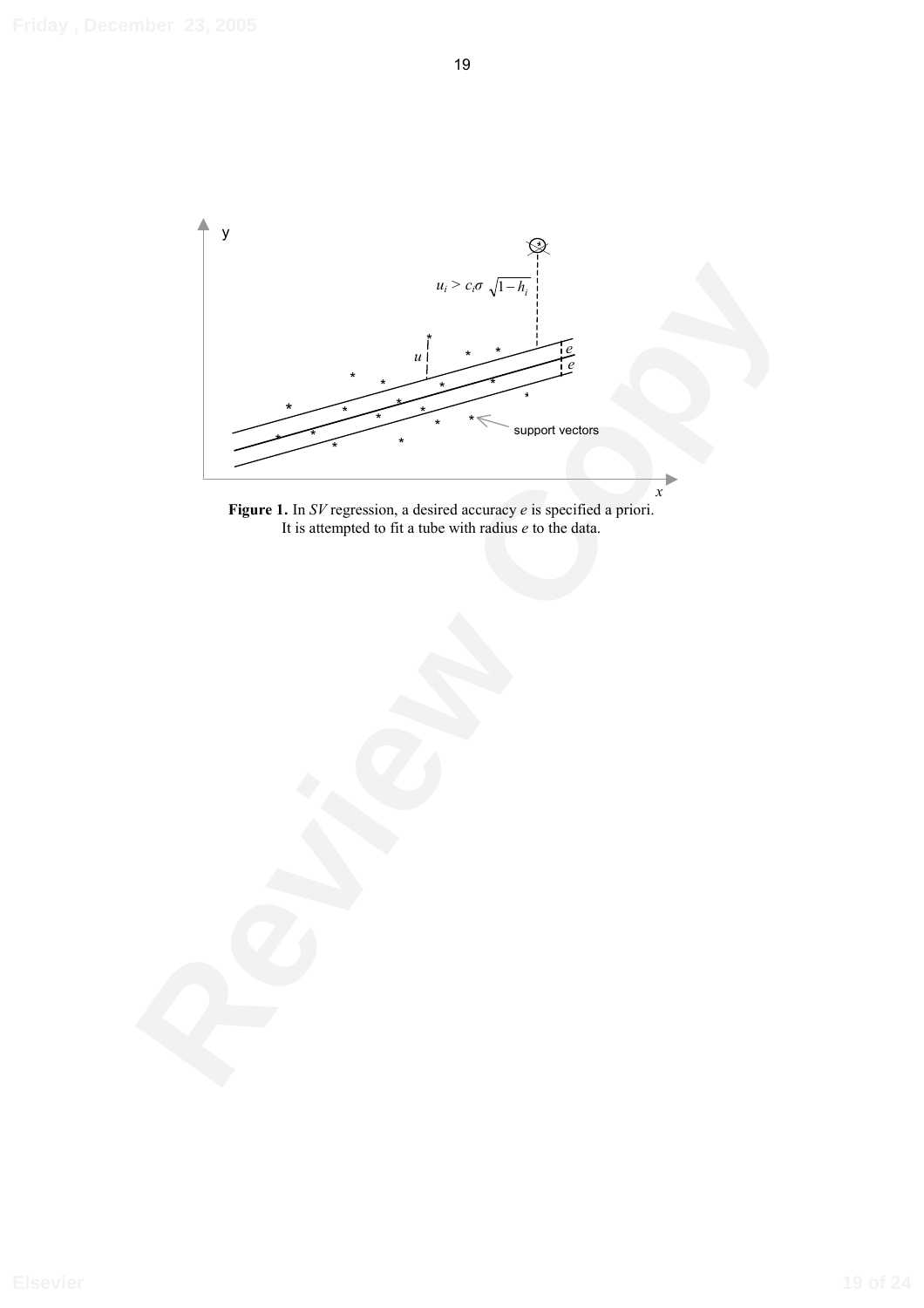# **Table 1**

A sample of 25 replications. No. of regression outliers 3, y-outliers 3, "good" leverage points 2 regression parameters:  $\beta_1 = 1.20, \beta_2 = -0.80$ 

| regression parameters: $\beta_1 = 1.20$ , $\beta_2 = -0.80$<br>repl<br><b>LTS</b><br><b>PTS</b><br><b>IPTS</b><br>S <sub>1</sub> S<br>$\mbox{MM}$<br>icat<br>$\hat{\beta}_1$<br>$\hat{\beta}_1$<br>$\hat{\beta}_1$<br>$\hat{\beta}_2$<br>$\hat{\beta}_1$<br>$\hat{\beta}_2$<br>$\hat{\beta}_2$<br>$\hat{\beta}_1$<br>$\hat{\beta}_2$<br>$\hat{\beta}_2$<br>ion<br>0.95<br>$-0.73$<br>1.22<br>$-0.80$<br>1.22<br>1.16<br>$-0.80$<br>$-0.80$<br>1.21<br>$-0.80$<br>$\mathbf{1}$<br>$\mathbf{2}$<br>$-0.80$<br>$-0.75$<br>$-0.85$<br>$-0.85$<br>0.06<br>$-0.44$<br>0.16<br>0.06<br>1.13<br>1.13<br>$\mathfrak{Z}$<br>1.17<br>$-0.80$<br>$-0.77$<br>1.19<br>$-0.84$<br>1.07<br>$-0.85$<br>1.19<br>1.19<br>$-0.84$<br>$\overline{\mathbf{4}}$<br>0.19<br>$-0.74$<br>0.24<br>1.14<br>$-0.70$<br>$-0.76$<br>$-0.76$<br>$-0.91$<br>1.14<br>1.14<br>5<br>$-0.88$<br>1.16<br>$-0.89$<br>1.13<br>$-0.94$<br>1.18<br>1.18<br>$-0.88$<br>1.18<br>$-0.88$<br>$\overline{6}$<br>$-0.86$<br>1.06<br>$-0.70$<br>0.99<br>$-0.68$<br>1.06<br>$-0.72$<br>1.04<br>1.17<br>$-0.86$<br>7<br>1.14<br>$-0.72$<br>$-0.76$<br>1.13<br>$-0.70$<br>1.12<br>$-0.74$<br>1.25<br>$-0.75$<br>1.17<br>$\overline{8}$<br>1.22<br>$-0.77$<br>0.95<br>$-0.73$<br>1.23<br>$-0.84$<br>1.23<br>$-0.84$<br>1.23<br>$-0.84$<br>9<br>1.25<br>$-0.22$<br>1.02<br>$-0.59$<br>1.28<br>$-0.64$<br>1.27<br>$-0.81$<br>1.27<br>$-0.81$<br>$-0.89$<br>1.09<br>$-0.61$<br>10<br>1.68<br>$-0.65$<br>1.36<br>$-0.64$<br>1.09<br>1.10<br>$-0.72$<br>1.73<br>$-0.84$<br>1.25<br>11<br>$-0.87$<br>1.18<br>$-0.83$<br>1.25<br>$-0.83$<br>1.25<br>$-0.82$<br>1.16<br>$-0.07$<br>1.04<br>$-0.85$<br>1.20<br>$-0.77$<br>1.21<br>$-0.76$<br>$-0.77$<br>12<br>1.20<br>0.78<br>$-0.81$<br>13<br>0.96<br>$-0.73$<br>1.16<br>$-0.73$<br>$-0.73$<br>1.15<br>$-0.73$<br>1.15<br>14<br>$-0.09$<br>1.25<br>$-0.80$<br>$-0.62$<br>0.00<br>$-0.66$<br>0.01<br>$-0.60$<br>1.13<br>$-0.67$<br>1.64<br>$-0.75$<br>1.32<br>$-0.73$<br>1.14<br>$-0.71$<br>1.14<br>$-0.71$<br>$-0.71$<br>15<br>1.14<br>16<br>1.16<br>$-0.79$<br>1.14<br>$-0.78$<br>1.20<br>$-0.85$<br>1.28<br>$-0.87$<br>1.19<br>$-0.85$<br>1.28<br>1.29<br>17<br>$-0.84$<br>1.65<br>$-0.84$<br>$-0.86$<br>1.28<br>$-0.87$<br>1.29<br>$-0.86$<br>1.37<br>$-0.41$<br>18<br>1.29<br>$-0.69$<br>1.39<br>$-0.49$<br>1.38<br>$-0.88$<br>1.27<br>$-0.90$<br>$1.20$<br>$-0.81$<br>1.13<br>$-0.80$<br>0.10<br>$-0.70$<br>1.19<br>$-0.86$<br>1.17<br>$-0.79$<br>19<br>1.23<br>$-0.75$<br>20<br>1.17<br>$-0.81$<br>1.14<br>$-0.74$<br>1.23<br>$-0.75$<br>1.23<br>$-0.75$<br>21<br>0.14<br>$-0.52$<br>0.37<br>0.21<br>$-0.50$<br>$-0.64$<br>1.19<br>$-0.59$<br>$-0.56$<br>1.26<br>1.24<br>22<br>$-0.48$<br>1.68<br>$-0.69$<br>1.26<br>$-0.80$<br>1.26<br>$-0.88$<br>1.26<br>$-0.88$<br>$-0.09$<br>$-0.65$<br>0.39<br>$-0.74$<br>0.05<br>$-0.74$<br>$-0.74$<br>$-0.78$<br>23<br>0.04<br>1.26<br>$\overline{24}$<br>1.18<br>$-0.82$<br>$-0.79$<br>1.20<br>$-0.77$<br>1.21<br>$-0.80$<br>1.21<br>$-0.80$<br>1.18<br>$\overline{25}$<br>1.25<br>1.23<br>1.23<br>$-0.94$<br>0.55<br>$-0.81$<br>$-0.88$<br>$-0.88$<br>1.23<br>$-0.88$ |
|---------------------------------------------------------------------------------------------------------------------------------------------------------------------------------------------------------------------------------------------------------------------------------------------------------------------------------------------------------------------------------------------------------------------------------------------------------------------------------------------------------------------------------------------------------------------------------------------------------------------------------------------------------------------------------------------------------------------------------------------------------------------------------------------------------------------------------------------------------------------------------------------------------------------------------------------------------------------------------------------------------------------------------------------------------------------------------------------------------------------------------------------------------------------------------------------------------------------------------------------------------------------------------------------------------------------------------------------------------------------------------------------------------------------------------------------------------------------------------------------------------------------------------------------------------------------------------------------------------------------------------------------------------------------------------------------------------------------------------------------------------------------------------------------------------------------------------------------------------------------------------------------------------------------------------------------------------------------------------------------------------------------------------------------------------------------------------------------------------------------------------------------------------------------------------------------------------------------------------------------------------------------------------------------------------------------------------------------------------------------------------------------------------------------------------------------------------------------------------------------------------------------------------------------------------------------------------------------------------------------------------------------------------------------------------------------------------------------------------------------------------------------------------------------------------------------------------------------------------------------------------------------------------------------------------------------------------------------------------------------------------------------------------------------------------------------------------------------------------|
|                                                                                                                                                                                                                                                                                                                                                                                                                                                                                                                                                                                                                                                                                                                                                                                                                                                                                                                                                                                                                                                                                                                                                                                                                                                                                                                                                                                                                                                                                                                                                                                                                                                                                                                                                                                                                                                                                                                                                                                                                                                                                                                                                                                                                                                                                                                                                                                                                                                                                                                                                                                                                                                                                                                                                                                                                                                                                                                                                                                                                                                                                                         |
|                                                                                                                                                                                                                                                                                                                                                                                                                                                                                                                                                                                                                                                                                                                                                                                                                                                                                                                                                                                                                                                                                                                                                                                                                                                                                                                                                                                                                                                                                                                                                                                                                                                                                                                                                                                                                                                                                                                                                                                                                                                                                                                                                                                                                                                                                                                                                                                                                                                                                                                                                                                                                                                                                                                                                                                                                                                                                                                                                                                                                                                                                                         |
|                                                                                                                                                                                                                                                                                                                                                                                                                                                                                                                                                                                                                                                                                                                                                                                                                                                                                                                                                                                                                                                                                                                                                                                                                                                                                                                                                                                                                                                                                                                                                                                                                                                                                                                                                                                                                                                                                                                                                                                                                                                                                                                                                                                                                                                                                                                                                                                                                                                                                                                                                                                                                                                                                                                                                                                                                                                                                                                                                                                                                                                                                                         |
|                                                                                                                                                                                                                                                                                                                                                                                                                                                                                                                                                                                                                                                                                                                                                                                                                                                                                                                                                                                                                                                                                                                                                                                                                                                                                                                                                                                                                                                                                                                                                                                                                                                                                                                                                                                                                                                                                                                                                                                                                                                                                                                                                                                                                                                                                                                                                                                                                                                                                                                                                                                                                                                                                                                                                                                                                                                                                                                                                                                                                                                                                                         |
|                                                                                                                                                                                                                                                                                                                                                                                                                                                                                                                                                                                                                                                                                                                                                                                                                                                                                                                                                                                                                                                                                                                                                                                                                                                                                                                                                                                                                                                                                                                                                                                                                                                                                                                                                                                                                                                                                                                                                                                                                                                                                                                                                                                                                                                                                                                                                                                                                                                                                                                                                                                                                                                                                                                                                                                                                                                                                                                                                                                                                                                                                                         |
|                                                                                                                                                                                                                                                                                                                                                                                                                                                                                                                                                                                                                                                                                                                                                                                                                                                                                                                                                                                                                                                                                                                                                                                                                                                                                                                                                                                                                                                                                                                                                                                                                                                                                                                                                                                                                                                                                                                                                                                                                                                                                                                                                                                                                                                                                                                                                                                                                                                                                                                                                                                                                                                                                                                                                                                                                                                                                                                                                                                                                                                                                                         |
|                                                                                                                                                                                                                                                                                                                                                                                                                                                                                                                                                                                                                                                                                                                                                                                                                                                                                                                                                                                                                                                                                                                                                                                                                                                                                                                                                                                                                                                                                                                                                                                                                                                                                                                                                                                                                                                                                                                                                                                                                                                                                                                                                                                                                                                                                                                                                                                                                                                                                                                                                                                                                                                                                                                                                                                                                                                                                                                                                                                                                                                                                                         |
|                                                                                                                                                                                                                                                                                                                                                                                                                                                                                                                                                                                                                                                                                                                                                                                                                                                                                                                                                                                                                                                                                                                                                                                                                                                                                                                                                                                                                                                                                                                                                                                                                                                                                                                                                                                                                                                                                                                                                                                                                                                                                                                                                                                                                                                                                                                                                                                                                                                                                                                                                                                                                                                                                                                                                                                                                                                                                                                                                                                                                                                                                                         |
|                                                                                                                                                                                                                                                                                                                                                                                                                                                                                                                                                                                                                                                                                                                                                                                                                                                                                                                                                                                                                                                                                                                                                                                                                                                                                                                                                                                                                                                                                                                                                                                                                                                                                                                                                                                                                                                                                                                                                                                                                                                                                                                                                                                                                                                                                                                                                                                                                                                                                                                                                                                                                                                                                                                                                                                                                                                                                                                                                                                                                                                                                                         |
|                                                                                                                                                                                                                                                                                                                                                                                                                                                                                                                                                                                                                                                                                                                                                                                                                                                                                                                                                                                                                                                                                                                                                                                                                                                                                                                                                                                                                                                                                                                                                                                                                                                                                                                                                                                                                                                                                                                                                                                                                                                                                                                                                                                                                                                                                                                                                                                                                                                                                                                                                                                                                                                                                                                                                                                                                                                                                                                                                                                                                                                                                                         |
|                                                                                                                                                                                                                                                                                                                                                                                                                                                                                                                                                                                                                                                                                                                                                                                                                                                                                                                                                                                                                                                                                                                                                                                                                                                                                                                                                                                                                                                                                                                                                                                                                                                                                                                                                                                                                                                                                                                                                                                                                                                                                                                                                                                                                                                                                                                                                                                                                                                                                                                                                                                                                                                                                                                                                                                                                                                                                                                                                                                                                                                                                                         |
|                                                                                                                                                                                                                                                                                                                                                                                                                                                                                                                                                                                                                                                                                                                                                                                                                                                                                                                                                                                                                                                                                                                                                                                                                                                                                                                                                                                                                                                                                                                                                                                                                                                                                                                                                                                                                                                                                                                                                                                                                                                                                                                                                                                                                                                                                                                                                                                                                                                                                                                                                                                                                                                                                                                                                                                                                                                                                                                                                                                                                                                                                                         |
|                                                                                                                                                                                                                                                                                                                                                                                                                                                                                                                                                                                                                                                                                                                                                                                                                                                                                                                                                                                                                                                                                                                                                                                                                                                                                                                                                                                                                                                                                                                                                                                                                                                                                                                                                                                                                                                                                                                                                                                                                                                                                                                                                                                                                                                                                                                                                                                                                                                                                                                                                                                                                                                                                                                                                                                                                                                                                                                                                                                                                                                                                                         |
|                                                                                                                                                                                                                                                                                                                                                                                                                                                                                                                                                                                                                                                                                                                                                                                                                                                                                                                                                                                                                                                                                                                                                                                                                                                                                                                                                                                                                                                                                                                                                                                                                                                                                                                                                                                                                                                                                                                                                                                                                                                                                                                                                                                                                                                                                                                                                                                                                                                                                                                                                                                                                                                                                                                                                                                                                                                                                                                                                                                                                                                                                                         |
|                                                                                                                                                                                                                                                                                                                                                                                                                                                                                                                                                                                                                                                                                                                                                                                                                                                                                                                                                                                                                                                                                                                                                                                                                                                                                                                                                                                                                                                                                                                                                                                                                                                                                                                                                                                                                                                                                                                                                                                                                                                                                                                                                                                                                                                                                                                                                                                                                                                                                                                                                                                                                                                                                                                                                                                                                                                                                                                                                                                                                                                                                                         |
|                                                                                                                                                                                                                                                                                                                                                                                                                                                                                                                                                                                                                                                                                                                                                                                                                                                                                                                                                                                                                                                                                                                                                                                                                                                                                                                                                                                                                                                                                                                                                                                                                                                                                                                                                                                                                                                                                                                                                                                                                                                                                                                                                                                                                                                                                                                                                                                                                                                                                                                                                                                                                                                                                                                                                                                                                                                                                                                                                                                                                                                                                                         |
|                                                                                                                                                                                                                                                                                                                                                                                                                                                                                                                                                                                                                                                                                                                                                                                                                                                                                                                                                                                                                                                                                                                                                                                                                                                                                                                                                                                                                                                                                                                                                                                                                                                                                                                                                                                                                                                                                                                                                                                                                                                                                                                                                                                                                                                                                                                                                                                                                                                                                                                                                                                                                                                                                                                                                                                                                                                                                                                                                                                                                                                                                                         |
|                                                                                                                                                                                                                                                                                                                                                                                                                                                                                                                                                                                                                                                                                                                                                                                                                                                                                                                                                                                                                                                                                                                                                                                                                                                                                                                                                                                                                                                                                                                                                                                                                                                                                                                                                                                                                                                                                                                                                                                                                                                                                                                                                                                                                                                                                                                                                                                                                                                                                                                                                                                                                                                                                                                                                                                                                                                                                                                                                                                                                                                                                                         |
|                                                                                                                                                                                                                                                                                                                                                                                                                                                                                                                                                                                                                                                                                                                                                                                                                                                                                                                                                                                                                                                                                                                                                                                                                                                                                                                                                                                                                                                                                                                                                                                                                                                                                                                                                                                                                                                                                                                                                                                                                                                                                                                                                                                                                                                                                                                                                                                                                                                                                                                                                                                                                                                                                                                                                                                                                                                                                                                                                                                                                                                                                                         |
|                                                                                                                                                                                                                                                                                                                                                                                                                                                                                                                                                                                                                                                                                                                                                                                                                                                                                                                                                                                                                                                                                                                                                                                                                                                                                                                                                                                                                                                                                                                                                                                                                                                                                                                                                                                                                                                                                                                                                                                                                                                                                                                                                                                                                                                                                                                                                                                                                                                                                                                                                                                                                                                                                                                                                                                                                                                                                                                                                                                                                                                                                                         |
|                                                                                                                                                                                                                                                                                                                                                                                                                                                                                                                                                                                                                                                                                                                                                                                                                                                                                                                                                                                                                                                                                                                                                                                                                                                                                                                                                                                                                                                                                                                                                                                                                                                                                                                                                                                                                                                                                                                                                                                                                                                                                                                                                                                                                                                                                                                                                                                                                                                                                                                                                                                                                                                                                                                                                                                                                                                                                                                                                                                                                                                                                                         |
|                                                                                                                                                                                                                                                                                                                                                                                                                                                                                                                                                                                                                                                                                                                                                                                                                                                                                                                                                                                                                                                                                                                                                                                                                                                                                                                                                                                                                                                                                                                                                                                                                                                                                                                                                                                                                                                                                                                                                                                                                                                                                                                                                                                                                                                                                                                                                                                                                                                                                                                                                                                                                                                                                                                                                                                                                                                                                                                                                                                                                                                                                                         |
|                                                                                                                                                                                                                                                                                                                                                                                                                                                                                                                                                                                                                                                                                                                                                                                                                                                                                                                                                                                                                                                                                                                                                                                                                                                                                                                                                                                                                                                                                                                                                                                                                                                                                                                                                                                                                                                                                                                                                                                                                                                                                                                                                                                                                                                                                                                                                                                                                                                                                                                                                                                                                                                                                                                                                                                                                                                                                                                                                                                                                                                                                                         |
|                                                                                                                                                                                                                                                                                                                                                                                                                                                                                                                                                                                                                                                                                                                                                                                                                                                                                                                                                                                                                                                                                                                                                                                                                                                                                                                                                                                                                                                                                                                                                                                                                                                                                                                                                                                                                                                                                                                                                                                                                                                                                                                                                                                                                                                                                                                                                                                                                                                                                                                                                                                                                                                                                                                                                                                                                                                                                                                                                                                                                                                                                                         |
|                                                                                                                                                                                                                                                                                                                                                                                                                                                                                                                                                                                                                                                                                                                                                                                                                                                                                                                                                                                                                                                                                                                                                                                                                                                                                                                                                                                                                                                                                                                                                                                                                                                                                                                                                                                                                                                                                                                                                                                                                                                                                                                                                                                                                                                                                                                                                                                                                                                                                                                                                                                                                                                                                                                                                                                                                                                                                                                                                                                                                                                                                                         |
|                                                                                                                                                                                                                                                                                                                                                                                                                                                                                                                                                                                                                                                                                                                                                                                                                                                                                                                                                                                                                                                                                                                                                                                                                                                                                                                                                                                                                                                                                                                                                                                                                                                                                                                                                                                                                                                                                                                                                                                                                                                                                                                                                                                                                                                                                                                                                                                                                                                                                                                                                                                                                                                                                                                                                                                                                                                                                                                                                                                                                                                                                                         |
|                                                                                                                                                                                                                                                                                                                                                                                                                                                                                                                                                                                                                                                                                                                                                                                                                                                                                                                                                                                                                                                                                                                                                                                                                                                                                                                                                                                                                                                                                                                                                                                                                                                                                                                                                                                                                                                                                                                                                                                                                                                                                                                                                                                                                                                                                                                                                                                                                                                                                                                                                                                                                                                                                                                                                                                                                                                                                                                                                                                                                                                                                                         |
|                                                                                                                                                                                                                                                                                                                                                                                                                                                                                                                                                                                                                                                                                                                                                                                                                                                                                                                                                                                                                                                                                                                                                                                                                                                                                                                                                                                                                                                                                                                                                                                                                                                                                                                                                                                                                                                                                                                                                                                                                                                                                                                                                                                                                                                                                                                                                                                                                                                                                                                                                                                                                                                                                                                                                                                                                                                                                                                                                                                                                                                                                                         |
|                                                                                                                                                                                                                                                                                                                                                                                                                                                                                                                                                                                                                                                                                                                                                                                                                                                                                                                                                                                                                                                                                                                                                                                                                                                                                                                                                                                                                                                                                                                                                                                                                                                                                                                                                                                                                                                                                                                                                                                                                                                                                                                                                                                                                                                                                                                                                                                                                                                                                                                                                                                                                                                                                                                                                                                                                                                                                                                                                                                                                                                                                                         |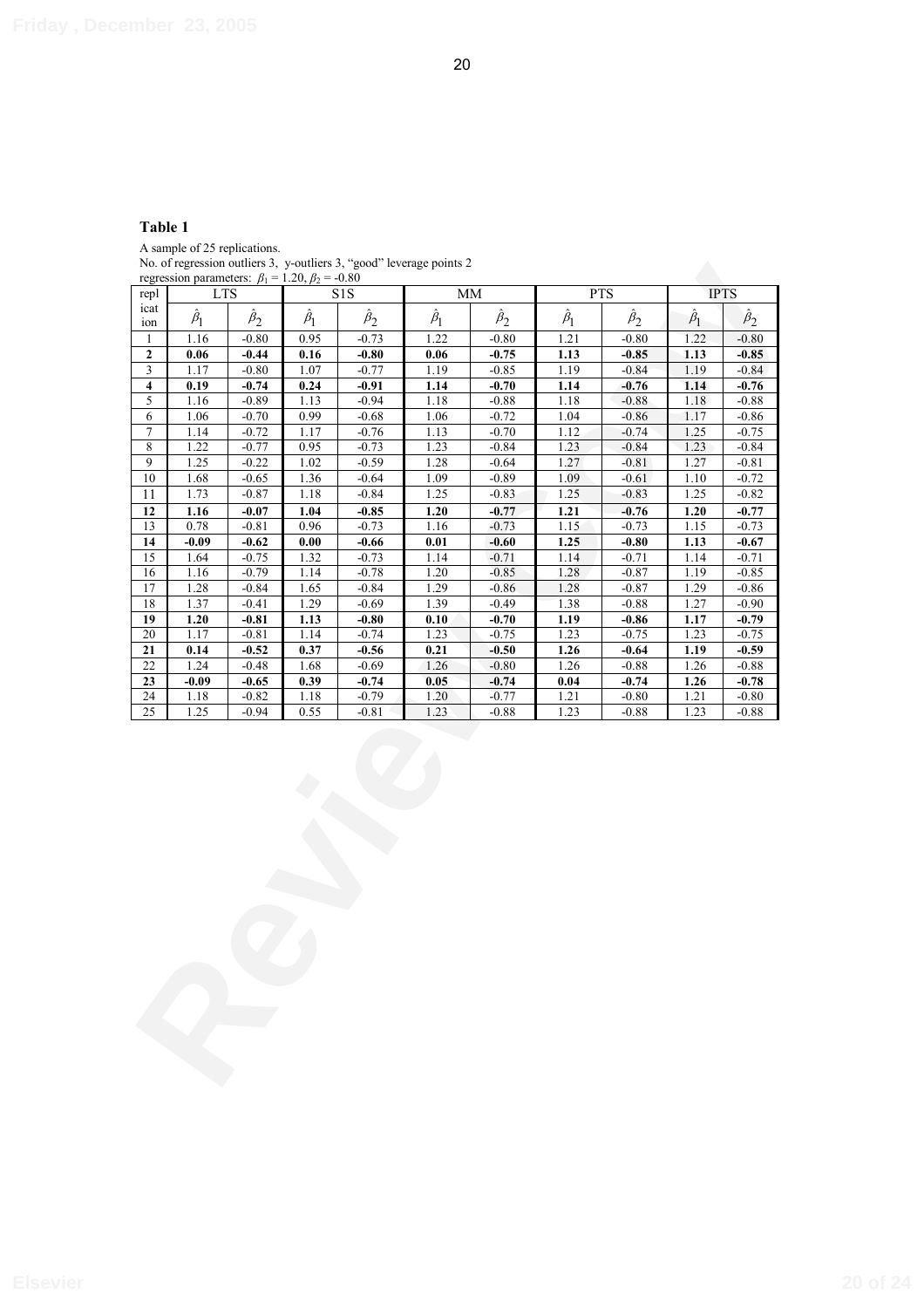# **Table 2**

No. of outliers 0, "good" leverage points 3, regression parameters:  $\beta_0 = 0.00, \beta_1 = 1.20, \beta_2 = -0.80$ 

| Estimators                            | <b>LTS</b> | S1S      | $\mathbf{M}\mathbf{M}$ | <b>PTS</b> | <b>IPTS</b> |
|---------------------------------------|------------|----------|------------------------|------------|-------------|
| $\hat{\beta}_0$                       | 0.531      | $-2.259$ | $-1.160$               | $-1.666$   | $-1.256$    |
| $\hat{\beta}_1$                       | 1.170      | 1.202    | 1.204                  | 1.214      | 1.214       |
| $\hat{\beta}_2$                       | $-0.771$   | $-0.909$ | $-0.754$               | $-0.751$   | $-0.768$    |
| Mean square error of $\hat{\beta}$    | 76.929     | 22.883   | 18.020                 | 15.802     | 14.905      |
| Mean absoute error of $\hat{\beta}_0$ | 7.547      | 3.656    | 3.023                  | 2.877      | 2.792       |
| Mean absoute error of $\hat{\beta}_1$ | 0.081      | 0.085    | 0.036                  | 0.035      | 0.026       |
| Mean absoute error of $\hat{\beta}_2$ | 0.100      | 0.102    | 0.071                  | 0.067      | 0.060       |
| Norm of bias of $\hat{\beta}$         | 7.551      | 3.661    | 3.027                  | 2.879      | 2.794       |
| Trace of covaiance                    | 76.645     | 17.809   | 16.673                 | 13.023     | 13.327      |
| Mean square fitting error             | 307.97     | 268.43   | 266.31                 | 263.45     | 261.70      |
|                                       |            |          |                        |            |             |
|                                       |            |          |                        |            |             |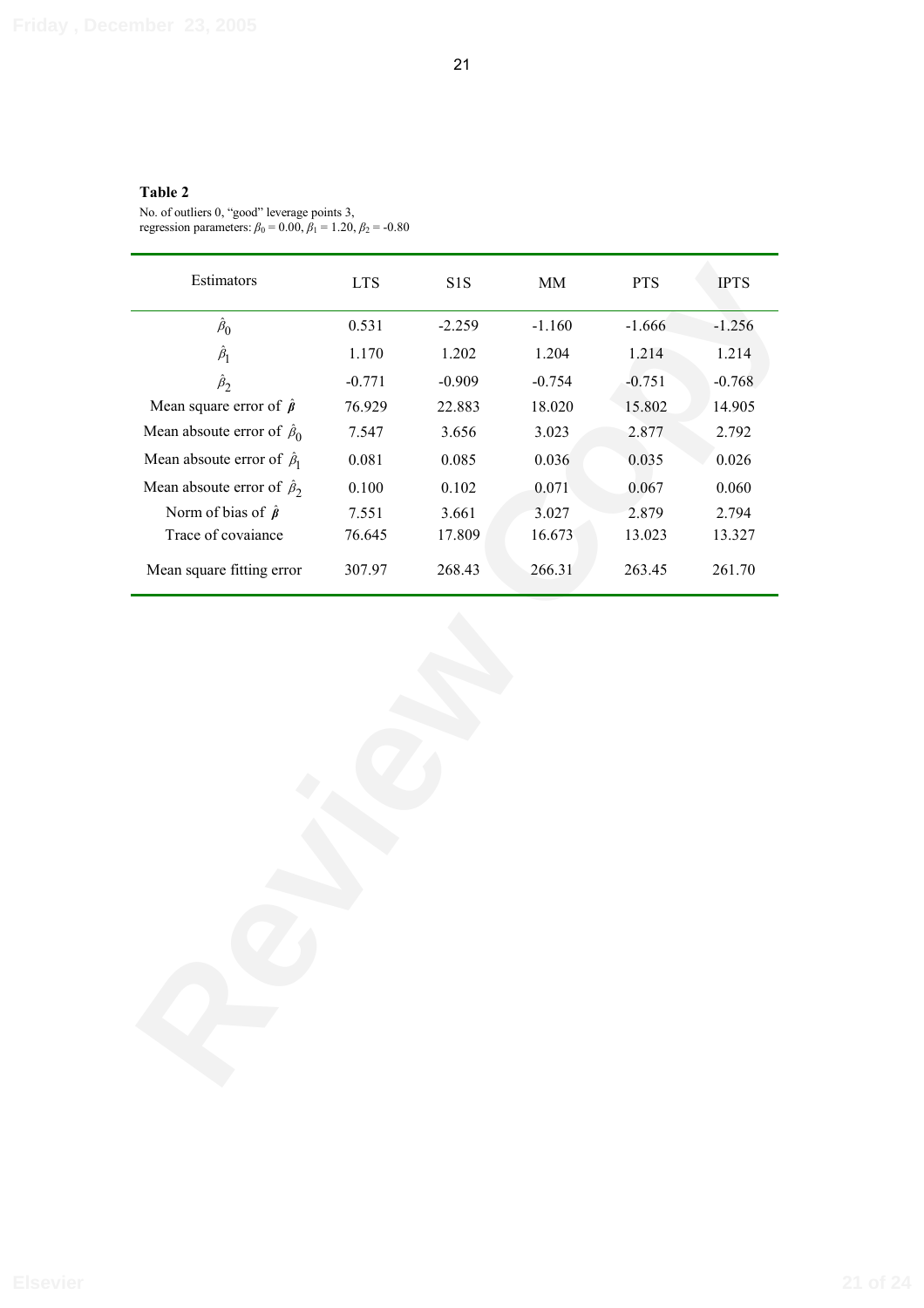No. of regression outliers 3, "good" leverage points 0, regression parameters:  $\beta_0 = 0.00, \beta_1 = 1.20, \beta_2 = -0.80$ 

| Estimators                            | $_{\rm LTS}$ | S <sub>1</sub> S | $\mathop{\rm MM}$ | <b>PTS</b> | <b>IPTS</b> |
|---------------------------------------|--------------|------------------|-------------------|------------|-------------|
| $\hat{\beta}_0$                       | 4.946        | 8.541            | 1.817             | 0.906      | 0.022       |
| $\hat{\beta}_1$                       | 0.874        | 0.962            | 0.980             | 1.102      | 1.146       |
| $\hat{\beta}_2$                       | $-0.767$     | $-0.940$         | $-0.750$          | $-0.761$   | $-0.761$    |
| Mean square error of $\hat{\beta}$    | 229.692      | 146.051          | 71.532            | 27.242     | 22.609      |
| Mean absoute error of $\hat{\beta}_0$ | 11.415       | 9.532            | 5.960             | 4.114      | 3.924       |
| Mean absoute error of $\hat{\beta}_1$ | 0.438        | 0.342            | 0.266             | 0.167      | 0.126       |
| Mean absoute error of $\hat{\beta}_2$ | 0.217        | 0.079            | 0.088             | 0.097      | 0.101       |
| Norm of bias of $\hat{\beta}$         | 11.445       | 9.544            | 5.974             | 4.127      | 3.933       |
| Trace of covaiance                    | 205.121      | 73.082           | 68.179            | 26.410     | 22.604      |
| Mean square fitting error             | 377.73       | 344.06           | 314.24            | 281.96     | 273.66      |
|                                       |              |                  |                   |            |             |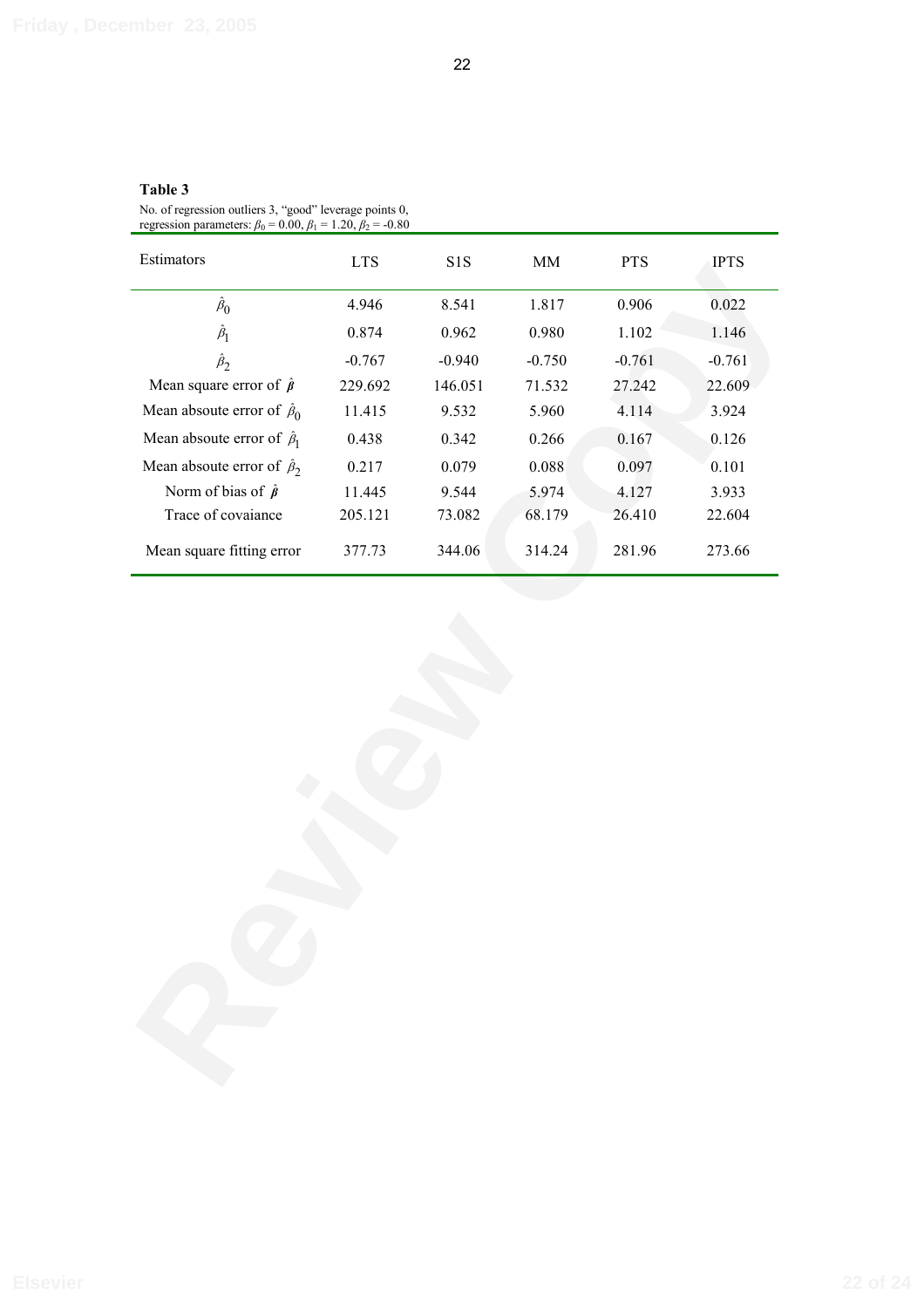# **Table 4**

No. of regression outliers 3, y-outliers 3, "good" leverage points 2, regression parameters:  $\beta_0 = 0.00$ ,  $\beta_1 = 1.20$ ,  $\beta_2 = -0.80$ 

| Estimators                            | <b>LTS</b> | S1S      | $\mathop{\rm MM}$ | <b>PTS</b> | <b>IPTS</b> |
|---------------------------------------|------------|----------|-------------------|------------|-------------|
| $\hat{\beta}_0$                       | $-0.671$   | 3.057    | 1.041             | $-0.272$   | $-1.115$    |
| $\hat{\beta}_1$                       | 1.008      | 0.805    | 1.035             | 1.158      | 1.210       |
| $\hat{\beta}_2$                       | $-0.677$   | $-0.822$ | $-0.740$          | $-0.800$   | $-0.796$    |
| Mean square error of $\hat{\beta}$    | 98.914     | 103.158  | 48.589            | 22.767     | 14.780      |
| Mean absoute error of $\hat{\beta}_0$ | 7.757      | 6.938    | 5.457             | 3.102      | 2.815       |
| Mean absoute error of $\hat{\beta}_1$ | 0.340      | 0.423    | 0.222             | 0.102      | 0.046       |
| Mean absoute error of $\hat{\beta}_2$ | 0.154      | 0.169    | 0.117             | 0.060      | 0.058       |
| Norm of bias of $\hat{\beta}$         | 7.775      | 6.987    | 5.474             | 3.107      | 2.822       |
| Trace of covaiance                    | 98.412     | 93.665   | 47.475            | 22.691     | 13.536      |
| Mean square fitting error             | 353.34     | 326.87   | 298.25            | 271.85     | 262.74      |
|                                       |            |          |                   |            |             |
|                                       |            |          |                   |            |             |